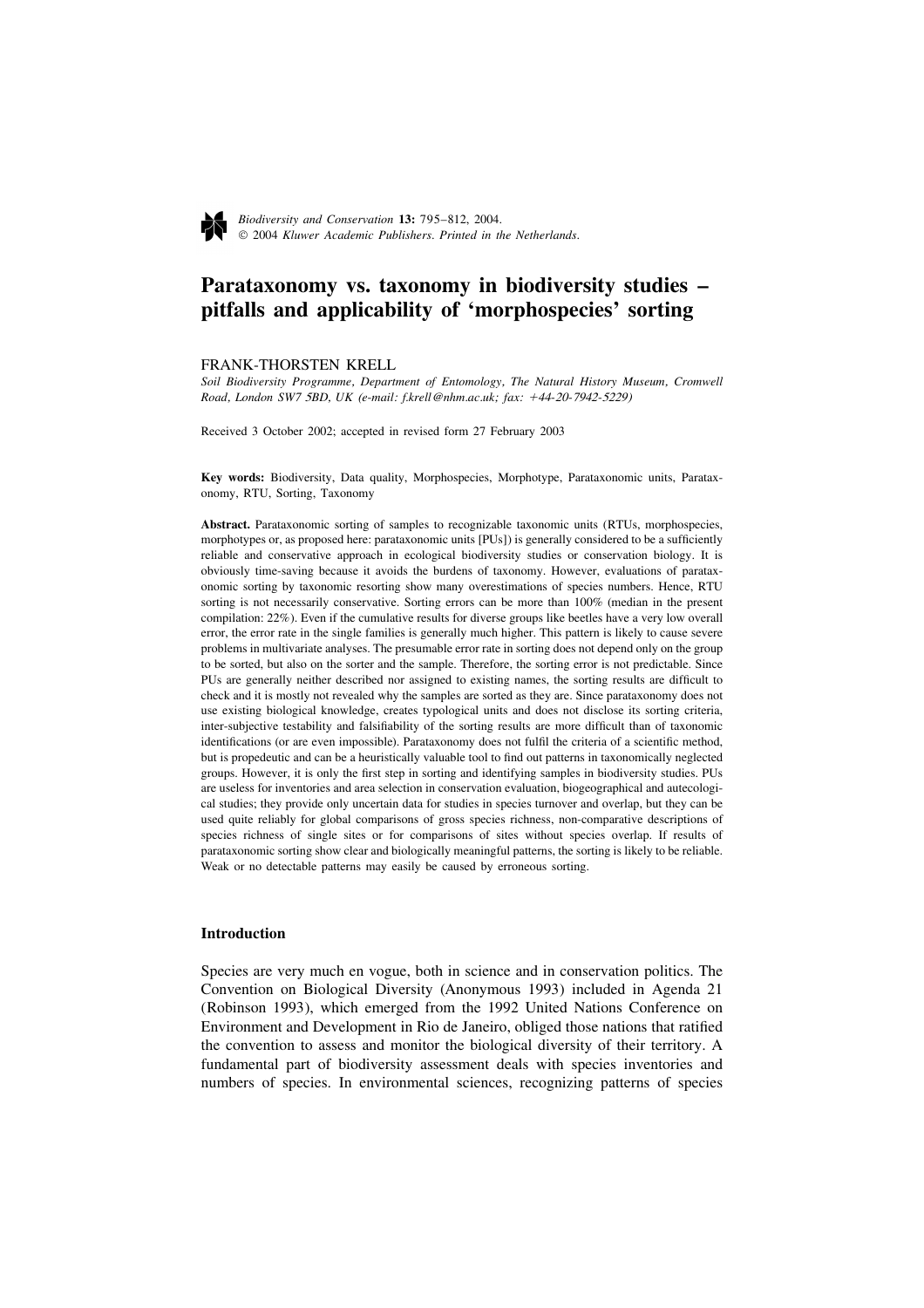composition is useful or even crucial for studies of ecosystem functioning, community ecology, biogeography, etc. However, recognizing, naming, and identifying species is not an easy task, requiring experience or at least knowledge of all the taxon-specific pitfalls caused by variation and similarity. The persistent decline of human resources in taxonomy (Anonymous 2000; Hopkins and Freckleton 2002) has confronted community ecologists and applied biodiversity researchers with insuperable problems. Evaluating biodiversity data seemed impossible. But then, some researchers propagated a procedure that avoids all the taxonomic burden: distinguishing and counting species can be done much more rapidly if taxonomic identification and scientific naming are replaced by sorting samples to *recognizable taxonomic units* (RTUs; Oliver and Beattie 1993). Around the same time in Costa Rica the first 'parataxonomists' were established to assist taxonomists in collecting and mounting large numbers of specimens (Gamez 1991; Janzen 1991). This was ´ intended to reduce the working burden of taxonomists and to use taxonomic expertise more efficiently. Eventually parataxonomists (or 'biological diversity technicians', as they were called in Australia) became involved in preliminary sorting of samples to RTUs (Cranston and Hillman 1992; Basset et al. 2000). All these inventions and developments have been a great benefit for biodiversity studies.

However, the convincing efficiency of parataxonomic sorting was obviously tempting. Data became much more rapidly available than through the taxonomic identification process. Parataxonomic sorting evolved from a preliminary procedure to the data supplying method. RTUs became generally known as 'morphospecies', implying status as real biological entities (see Appendix). The implication appeared to be that years of apprenticeship, usual to taxonomy, were no longer necessary. 'Morphospecies' sorting with minimum or no involvement of taxonomists has become a widely accepted method in conservation biology and species diversitybased ecology. However, uncertainties still remain. What is the quality of parataxonomic data? How good is the method? Is this technique truly scientific?

## **The quality of the data**

'[ . . . ] *ecologists are often ill informed of both the value and the problems of systematics*. *That is true even though ecologists have long been parasitic on taxonomists*'. Ehrlich 1997, p. 23.

Parataxonomic sorting is, according to the current understanding,<sup>1</sup> sorting of material to 'species' on the basis on external morphology without considering taxonomy (i.e., neither taxonomic literature nor specialists of the groups to be sorted are consulted). We find optimistic statements in papers presenting results based on parataxonomic sorting: ''Ninety percent agreement has been found between RTU classification by non-specialist technicians and specialist taxonomists (Oliver and

<sup>&</sup>lt;sup>1</sup> This does not apply to the few projects where parataxonomists do morphospecies sorting, but taxonomists are responsible for the quantitative species data.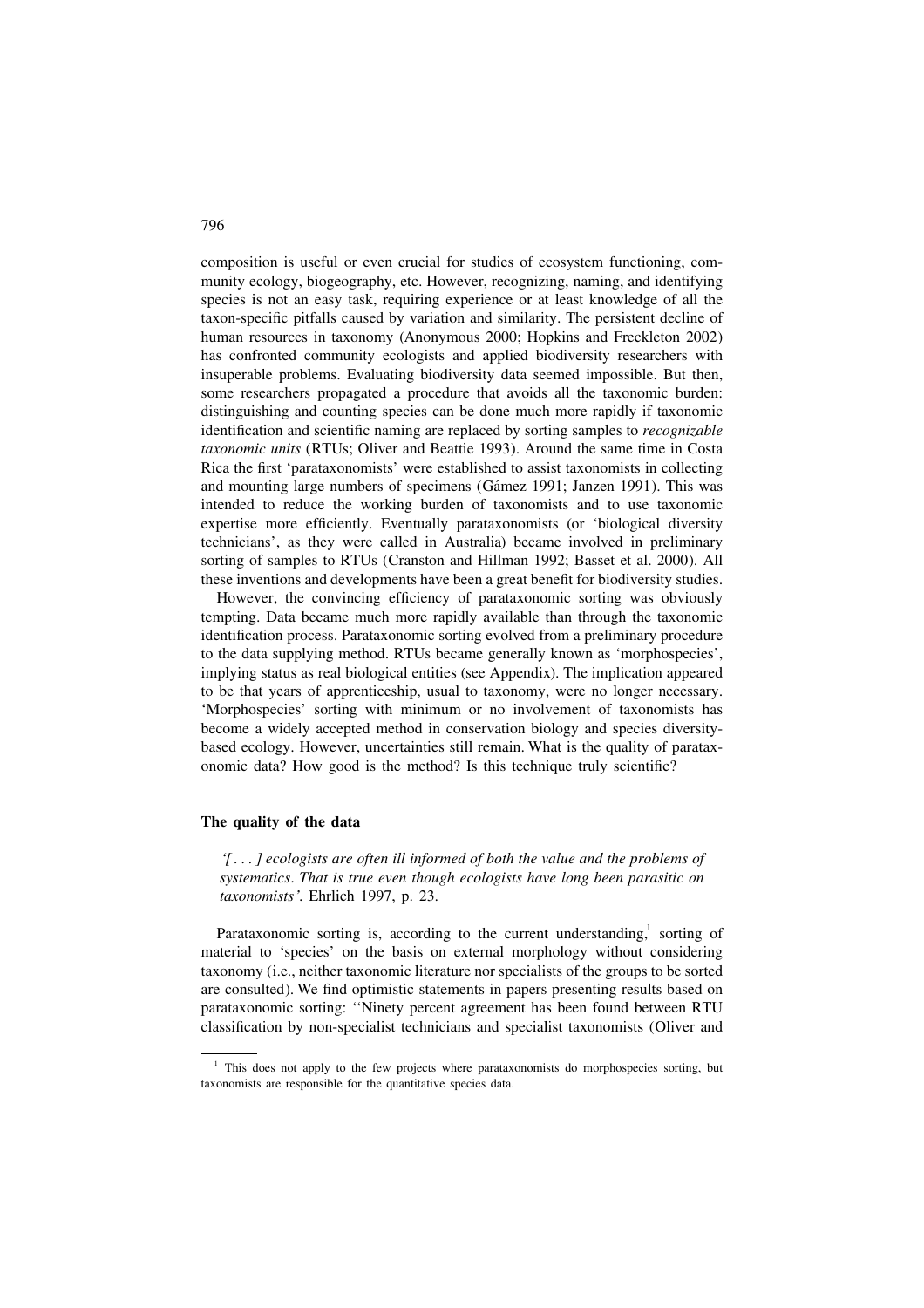Beattie 1993)'' (Bolger et al. 2000). ''Most species [of the beetles] were clearly different and could easily be separated from each other'' (Floren and Linsenmair 1998). Even in the discerning book of New (1998) we find the opinion ''The 'RTU level' is valuable [...] because recognition is a rigorous, consistent process that provides comparable data from different samples and sites''. The general opinion is that parataxonomic classification is a quite reliable and conservative approach resulting mostly in a lower number of units than the real number of species, because similar species are more often not separated into their constituent true species than variable true species are spread into several units (König and Linsenmair 1996; Wagner 1996).

To evaluate these intuitive statements, to judge the method and to estimate the quality of data, I will compare the outcome of parataxonomic sorting with the results of taxonomic identification of the same samples. Some comparative data have been published (Cranston and Hillman 1992; Oliver and Beattie 1993, 1996a, 1996b; Wagner 1996; Trueman and Cranston 1997; Pik et al. 1999; Slotow and Hamer 2000; Derraik et al. 2002), and I added some more from recent projects (Table 1). The common parameter that has been used to judge the quality of sorting is the error, which is defined as number of taxonomically identified species minus number or parataxonomic units (PUs), and this result is divided by the species number (Oliver and Beattie 1993). The highest error was 117%; half of the sortings show an error of 22% or higher. The compilation contains 41 overestimations, 35 underestimations and three correct estimations of the species number. Hence, parataxonomic sorting is *not* necessarily a conservative approach.

The key measure of success of parataxonomic sorting is, however, the accuracy, i.e. the portion of PUs that correspond exactly to one taxonomically identified species (without any lumping or splitting of taxonomic species). Data on the accuracy of parataxonomic sorting are rarely available. I found only 11 values in the literature (Table 1). The accuracy is always lower than the error suggests, because it is diminished by splitting and lumping of species which are compensated in the gross error value. It is, therefore, a more comprehensive parameter to describe the quality of parataxonomic sorting. Oliver and Beattie (1993) had a Bryophyta sorting example with just 1% error, but the accuracy was only 23%. The spider sorting reported by Derraik et al. (2002) resulted in an error of 13%, but the accuracy was only 50%. Hence, the low error rates were only good luck, caused by a similar number of parataxonomic splittings and lumpings.

In cumulative results of parataxonomic sortings (e.g. beetles) we often find a low error rate, which is caused by compensation of underestimates by overestimates within the subgroups (e.g. beetle families), resulting in a low overall accuracy. Overall, the beetle families in Wagner's (1996) samples have an error of 1%, but the individual families have errors of 43, 33, 33, 33, 25, 25, 17, 15, 14, 14, 11, 11, 10, 10, and 0%. Chung's beetles (Table 1) show a similar pattern: the overall error is 2%, the errors of the individual families 114, 60, 58, 50, 50, 40, 33, 32, 30, 26, 25, 20, 14, 13, 6, and 0%. It may be seriously questioned if a high level of inaccuracy in a sorting result is acceptable if the gross error is low, because the low overall error is caused only by good luck. The low gross error is not caused by the statistical law of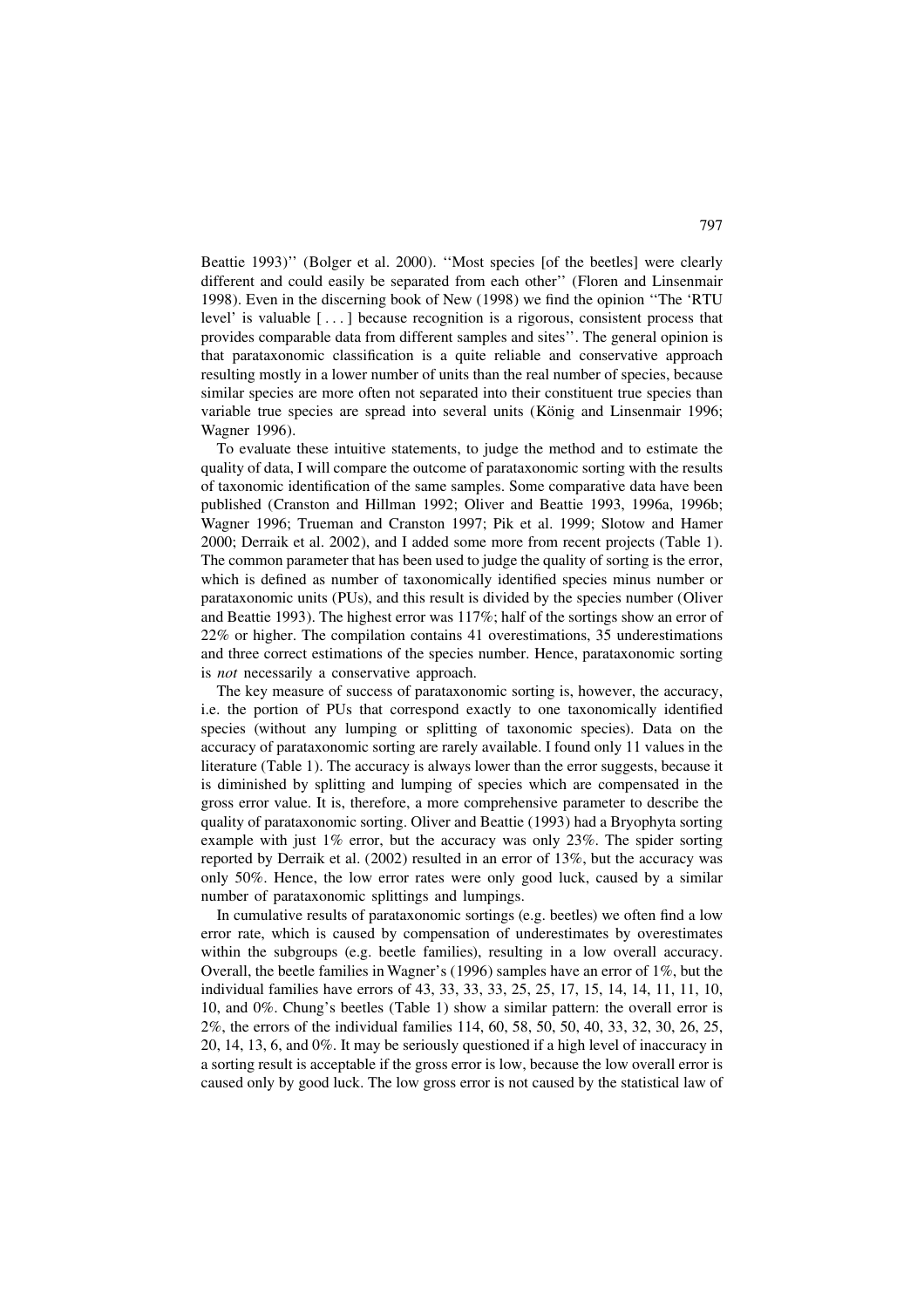*Table* 1. Comparison of results of parataxonomic sortings (PUs) with sortings of the same samples according to taxonomic principles (species).

| Taxon                         | Species<br>(A) | PUs<br>(B)     | Gross<br>error | Accuracy<br>$(\%)$ | Over/under-<br>estimation | Reference                   |
|-------------------------------|----------------|----------------|----------------|--------------------|---------------------------|-----------------------------|
|                               |                |                | $(A-B)/A$ (%)  |                    |                           |                             |
| Anthicidae (Coleoptera)       | $\leq 12$      | 26             | 117            |                    | $^{+}$                    | Uhmann (in litt. 2001)      |
| Alticinae (Coleoptera)        | 7              | 15             | 114            |                    | $^{+}$                    | Chung $(in$ $litt. 2001)$   |
| Odonata larvae                | 3              | $6[2\times]$   | 100            |                    | $^{+}$                    | Cranston and Hillman (1992) |
| Chironomidae larvae (Diptera) | 22             | $1[3\times]$   | 95             |                    | ÷,                        | Cranston and Hillman (1992) |
| Chironomidae larvae (Diptera) | 17             | $1[3\times]$   | 94             |                    |                           | Cranston and Hillman (1992) |
| Chironomidae larvae (Diptera) | 18             | $1[2\times]$   | 94             |                    |                           | Cranston and Hillman (1992) |
| Doratogonus (Diplopoda)       | 30             | 3              | 90             |                    |                           | Slotow and Hamer (2000)     |
| Chironomidae larvae (Diptera) | 18             | $\mathbf{2}$   | 89             |                    | $\equiv$                  | Cranston and Hillman (1992) |
| Chironomidae pupal exuviae    | 25             | 3              | 88             |                    |                           | Cranston and Hillman (1992) |
| Chironomidae pupal exuviae    | 22             | $3[3\times]$   | 86             |                    |                           | Cranston and Hillman (1992) |
| Chironomidae pupal exuviae    | 25             | $4 [2 \times]$ | 84             |                    | ۳                         | Cranston and Hillman (1992) |
| Ephemeroptera larvae          | $\overline{7}$ | $\overline{c}$ | 71             |                    | L.                        | Cranston and Hillman (1992) |
| Curculionidae (Coleoptera)    | 62             | 99             | 60             |                    | $^{+}$                    | Oliver and Beattie (1996a)  |
| Pselaphinae                   | 57             | 91             | 60             |                    | $^{+}$                    | Chung $(in$ $litt. 2001)$   |
| Scarabaeidae (Coleoptera)     | 12             | 19             | 58             |                    | $^{+}$                    | Chung (in litt. 2001)       |
| Carabidae (Coleoptera)        | 8              | 12             | 50             |                    | $^{+}$                    | Chung (in litt. 2001)       |
| Hydrophilidae (Coleoptera)    | 6              | 3              | 50             |                    | $\overline{\phantom{0}}$  | Chung (in litt. 2001)       |
| Ephemeroptera larvae          | $\overline{4}$ | $2[3\times]$   | 50             |                    | L.                        | Cranston and Hillman (1992) |
| Collembola                    | 78             | 40             | 49             |                    | L.                        | Trueman and Cranston (1997) |
| Scarabaeidae (Coleoptera)     | 24             | 35             | 46             | 63                 | $^{+}$                    | de Roode (2000)             |
| Ephemeroptera larvae          | $\overline{7}$ | $\overline{4}$ | 43             |                    |                           | Cranston and Hillman (1992) |
| Malachiidae (Coleoptera)      | $\tau$         | $\overline{4}$ | 43             |                    |                           | Wagner (1996)               |
| Hymenoptera (excl. ants)      | 113            | 65             | 43             |                    |                           | Trueman and Cranston (1997) |
| Corylophidae (Coleoptera)     | 10             | 6              | 40             |                    | $\overline{\phantom{0}}$  | Chung (in litt. 2001)       |
| Polychaeta                    | 21             | 29             | 38             | 43                 | $^{+}$                    | Oliver and Beattie (1993)   |
| Malachiidae (Coleoptera)      | 12             | 8              | 33             |                    | $\overline{a}$            | Wagner (1996)               |
| Bruchidae (Coleoptera)        | 9              | 12             | 33             |                    | $^{+}$                    | Wagner (1996)               |
| Odonata larvae                | 3              | $\overline{4}$ | 33             |                    | $^{+}$                    | Cranston and Hillman (1992) |
| Cantharidae (Coleoptera)      | 6              | $\overline{4}$ | 33             |                    |                           | Wagner (1996)               |
| Scaphidiinae (Coleoptera)     | 12             | 16             | 33             |                    | $^{+}$                    | Chung (in litt. 2001)       |
| Scydmaenidae (Coleoptera)     | 28             | 37             | 32             |                    | $^{+}$                    | Chung $(in$ $litt. 2001)$   |
| Scolytinae (Coleoptera)       | 40             | 28             | 30             |                    | $\overline{\phantom{0}}$  | Chung $(in\; lit. 2001)$    |
| Ephemeroptera larvae          | 7              | 5              | 29             |                    | $\overline{\phantom{0}}$  | Cranston and Hillman (1992) |
| Ptiliidae                     | 27             | 34             | 26             |                    | $^{+}$                    | Chung (in litt. 2001)       |
| Araneae                       | 27             | 34             | 26             |                    | $^{+}$                    | Oliver and Beattie (1996b)  |
| Alticinae pars (Coleoptera)   | 12             | 15             | 25             |                    | $^{+}$                    | Wagner (1996)               |
| Nitidulidae (Coleoptera)      | $\overline{4}$ | 5              | 25             |                    | $\ddot{}$                 | Chung (in litt. 2001)       |
| Cerambycidae (Coleoptera)     | 12             | 9              | 25             |                    | $\overline{\phantom{0}}$  | Wagner (1996)               |
| Staphylinidae (Coleoptera)    | 74             | 91             | 23             |                    | $^{+}$                    | Oliver and Beattie (1996a)  |
| Araneae                       | 41             | 50             | 22             |                    | $^{+}$                    | Oliver and Beattie (1996b)  |
| Araneae all sites             | 121            | 146            | 21             | 85                 | $^{+}$                    | Oliver and Beattie (1996b)  |
| Staphylinidae                 | 141            | 113            | 20             |                    | L.                        | Chung (in litt. 2001)       |
| Lebiinae (Coleoptera)         | 12             | 10             | 17             |                    | L.                        | Wagner (1996)               |
| Coleoptera                    | 177            | 207            | 17             |                    | $^{+}$                    | Oliver and Beattie (1996b)  |
|                               |                |                |                |                    |                           |                             |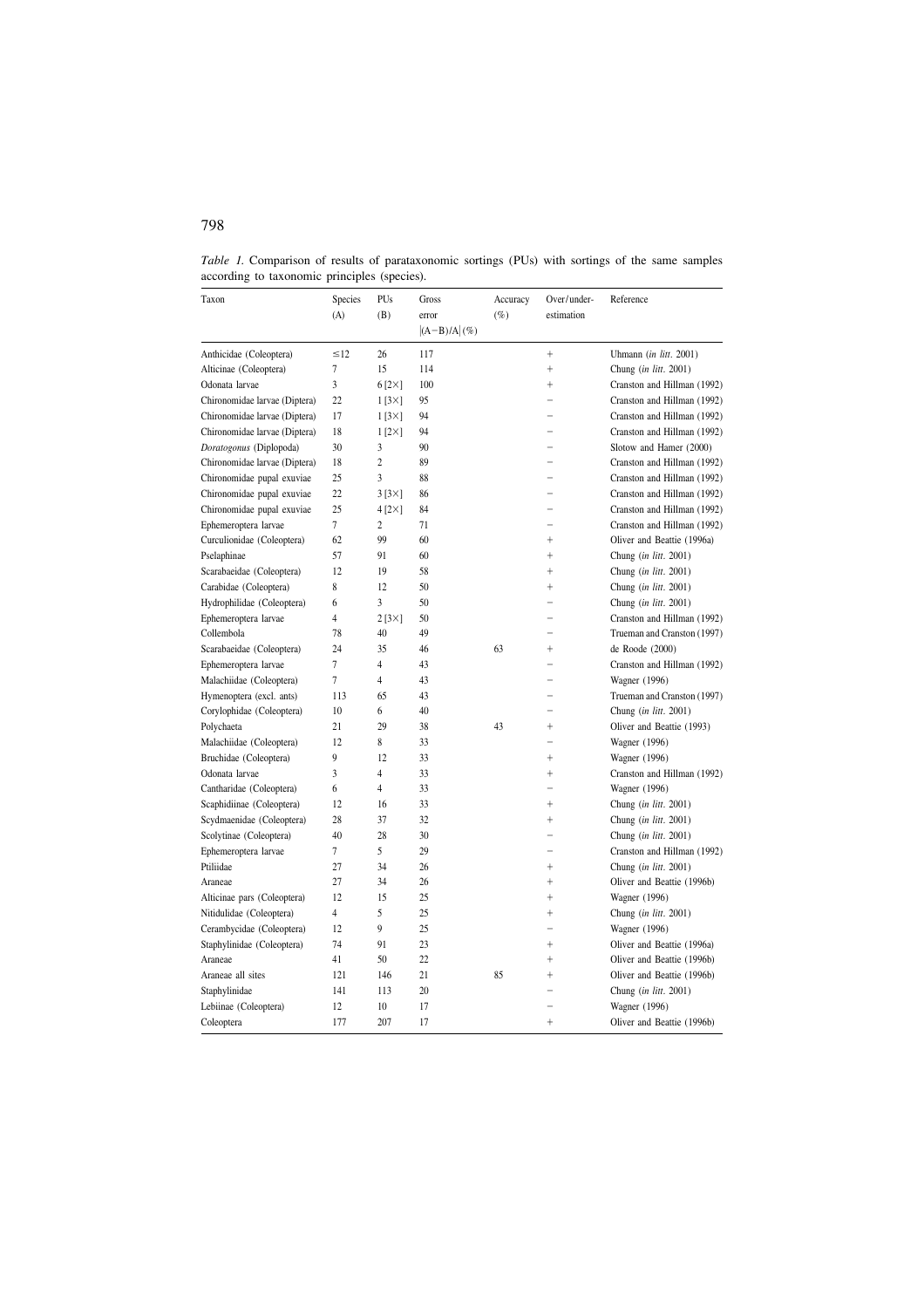*Table* 1. (*continued*)

| Taxon                         | Species<br>(A) | PUs<br>(B) | Gross<br>error<br>$  (A - B)/A   (\%)$ | Accuracy<br>$(\%)$ | Over/under-<br>estimation | Reference                  |
|-------------------------------|----------------|------------|----------------------------------------|--------------------|---------------------------|----------------------------|
| Anthribidae (Coleoptera)      | 26             | 22         | 15                                     |                    | -                         | Wagner (1996)              |
| Coleoptera all sites          | 376            | 431        | 15                                     | 80                 | $^{+}$                    | Oliver and Beattie (1996b) |
| Bruchidae (Coleoptera)        | 7              | 6          | 14                                     |                    | $\overline{\phantom{0}}$  | Wagner (1996)              |
| Coccinellidae (Coleoptera)    | 29             | 33         | 14                                     |                    | $^{+}$                    | Wagner (1996)              |
| Pselaphidae (Coleoptera)      | 51             | 58         | 14                                     |                    | $^{+}$                    | Oliver and Beattie (1996a) |
| Tenebrionidae (Coleoptera)    | $\overline{7}$ | 8          | 14                                     |                    | $^{+}$                    | Chung (in litt. 2001)      |
| Coleoptera                    | 173            | 197        | 14                                     |                    | $^{+}$                    | Oliver and Beattie (1996b) |
| Coleoptera                    | 164            | 186        | 13                                     |                    | $^{+}$                    | Oliver and Beattie (1996b) |
| Leiodidae (Coleoptera)        | 16             | 14         | 13                                     |                    | $\overline{\phantom{0}}$  | Chung (in litt. 2001)      |
| Araneae                       | 91             | 103        | 13                                     | 83                 | $^{+}$                    | Oliver and Beattie (1993)  |
| Araneae                       | 32             | 36         | 13                                     | 50                 | $\overline{\phantom{0}}$  | Derraik et al. (2002)      |
| Lepidoptera                   | 33             | 37         | 12                                     | 91                 | $\overline{\phantom{0}}$  | Derraik et al. (2002)      |
| Alticinae pars                | 18             | 20         | 11                                     |                    | $^{+}$                    | Wagner (1996)              |
| Anthicidae                    | 9              | 8          | 11                                     |                    | -                         | Wagner (1996)              |
| Araneae                       | 54             | 60         | 11                                     |                    | $^{+}$                    | Oliver and Beattie (1996b) |
| Araneae                       | 59             | 65         | 10                                     |                    | $^{+}$                    | Oliver and Beattie (1996b) |
| Carabidae                     | 21             | 23         | 10                                     |                    | $\ddot{}$                 | Oliver and Beattie (1996a) |
| Cerambycidae (Coleoptera)     | 10             | 9          | 10                                     |                    | $\overline{\phantom{0}}$  | Wagner (1996)              |
| Coccinellidae (Coleoptera)    | 20             | 18         | 10                                     |                    | -                         | Wagner (1996)              |
| Coleoptera                    | 58             | 54         | 7                                      | 63                 | $^{+}$                    | Derraik et al. (2002)      |
| Formicidae                    | 85             | 91         | 7                                      |                    | $^{+}$                    | Pik et al. (1999)          |
| Curculionidae (Coleoptera)    | 18             | 19         | 6                                      |                    | $^{+}$                    | Chung (in litt. 2001)      |
| Formicidae                    | 35             | 33         | 6                                      | 88                 | $\overline{\phantom{0}}$  | Oliver and Beattie (1993)  |
| Scarabaeidae (Coleoptera)     | 22             | 23         | 5                                      |                    | $^{+}$                    | Oliver and Beattie (1996a) |
| Formicidae                    | 42             | 40         | 5                                      |                    | $\overline{\phantom{0}}$  | Oliver and Beattie (1996b) |
| Formicidae                    | 63             | 66         | 5                                      |                    | $^{+}$                    | Oliver and Beattie (1996b) |
| Formicidae                    | 28             | 29         | 4                                      |                    | $^{+}$                    | Oliver and Beattie (1996b) |
| Coleoptera all families       | 444            | 455        | $\overline{c}$                         |                    | $^{+}$                    | Chung (in litt. 2001)      |
| Coleoptera                    | 117            | 119        | $\overline{c}$                         |                    | $^{+}$                    | Oliver and Beattie (1996b) |
| Formicidae all sites          | 93             | 92         | 1                                      | 92                 | $\overline{\phantom{0}}$  | Oliver and Beattie (1996b) |
| Bryophyta                     | 86             | 87         | 1                                      | 23                 | $^{+}$                    | Oliver and Beattie (1993)  |
| Coleoptera all families       | 188            | 180        | 1                                      |                    | $\overline{\phantom{0}}$  | Wagner (1996)              |
| Anthicidae (Coleoptera)       | 8              | 8          | $\overline{0}$                         |                    | $=$                       | Chung (in litt. 2001)      |
| Cryptocephalinae (Coleoptera) | 14             | 14         | $\overline{0}$                         |                    | $=$                       | Wagner (1996)              |
| Formicidae                    | 21             | 21         | $\overline{0}$                         |                    | $=$                       | Oliver and Beattie (1996b) |

The PUs in the samples of Wagner (1996) and Chung (*in litt*.) were sorted by taxonomically experienced persons (so that calling the results 'PU' is a bit unfair; Chung did his sorting under certain time pressure – therefore, he considered the results to be preliminary). The 'species' in the example given by Chung (*in litt*.) (Winkler samples from Sabah, Borneo) are not identified to nominal species, but checked by one of the most experienced coleopterists (Peter Hammond) according to taxonomic criteria. The example given by Slotow and Hamer (2000) has not been tested by biodiversity technicians but is obviously correct. The Ephemeroptera of Oliver and Beattie (1993) were not identified by a mayfly specialist (Campbell 1995), but by experienced taxonomists. Data of very small samples given in the mentioned references were neglected. If samples were sorted several times to PUs by different sorters with the same result, the number of sortings is given in brackets.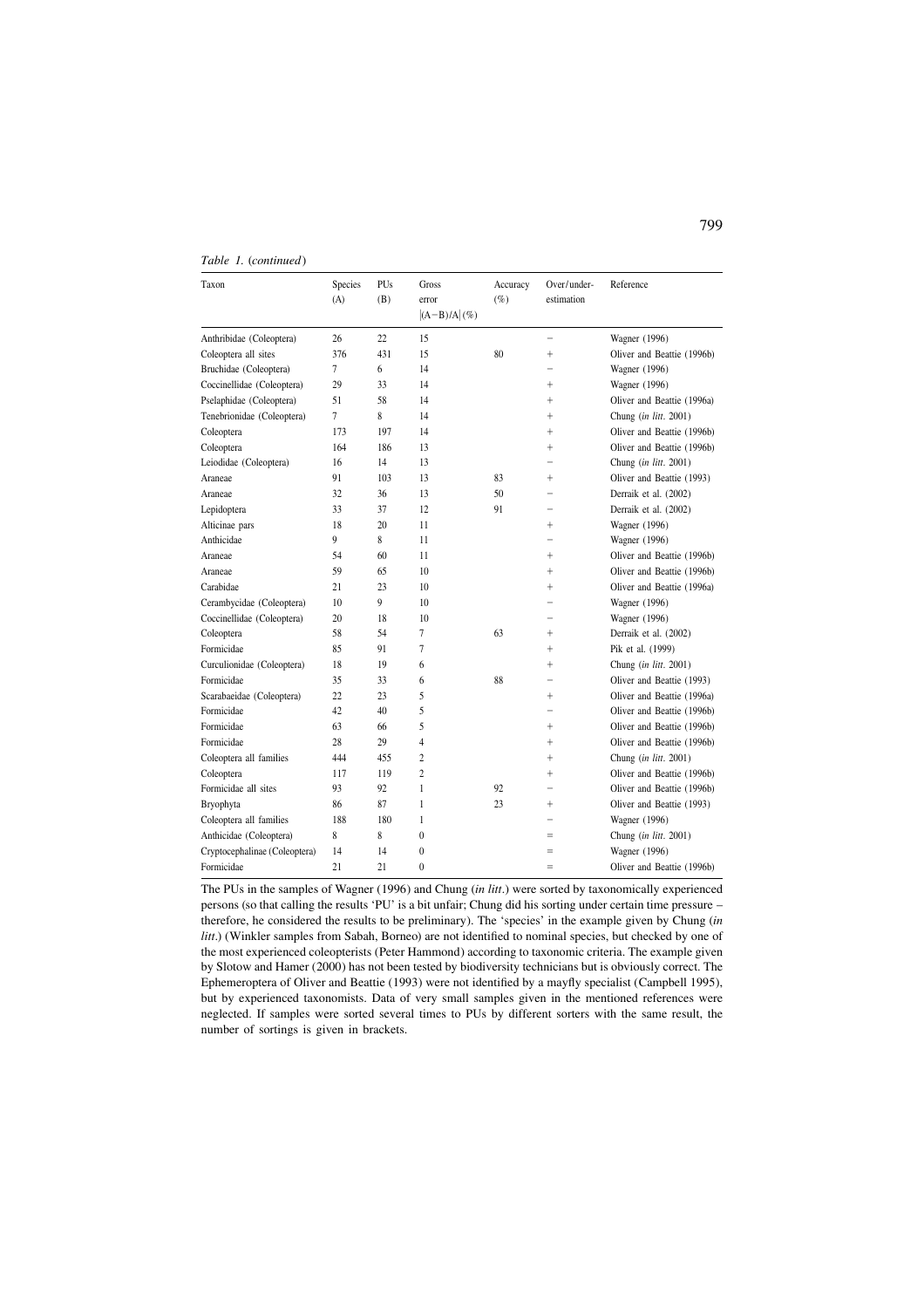large numbers (which says that a higher number of samples leads to a more accurate estimate on average; Sachs 1982, p. 49) which is often implicitly referred to by remarks like ''Over- and underestimates generally level out''. If they do, they do it as luck would have it, because the sorting errors for different groups do not follow stochastic regularities but are systematic errors caused individually by the sorter due to limited knowledge: the same sorter will likely produce systematically the same kind of error (under- or overestimations) with the same taxon in other similar samples and does not produce the errors stochastically. The law of large numbers, however, only works with stochastic errors. A sample with systematic errors is never representative for the entire population. We can never be sure about the reliability of the overall results. We can only hope or believe that the results are good. The low error in cumulative results is an unpredictive pattern, not a predictive tool.

If results from parataxonomic sorting are tested statistically for difference, we have to keep in mind (see Table 1) that the error within the data is probably high and the accuracy is most probably very low (lower than the gross error suggests). This low accuracy of data sets (even if the overall species number is quite reliable) will probably produce misleading patterns in the results of multivariate analyses, if they are analysing the subgroups of the study group (e.g. the families within an order), because for this kind of analysis, the accuracy of the values of the subgroups is crucial for informative results and not a gross overall error of the study group. ''The danger of statistical (and general of mathematical) methods in ecology is that their application gives a stamp of extreme exactitude and reliability to conclusions even if derived from faulty, though sufficiently numerous, data.'' (Uvarov 1931, p. 174).

### **The art of sorting**

The only way to get reliable and testable results from sorting is by following taxonomic criteria and procedures, because taxonomy is the science of diagnosing biological species<sup>2</sup> using all available data (morphology, distribution, ecology, molecular data, etc.). All explicitly non-taxonomic ways of sorting result in artificial

<sup>&</sup>lt;sup>2</sup> Sometimes in the text I use the term 'taxonomic species' in the sense of the operational, approximating equivalent of the 'biological species', not as a primary concept. A 'taxonomic species' is the species we work with. Ideally a 'taxonomic species' (hypothesis of the taxonomist) should be a 'biological species' (real entity in nature). Of course, there have been and still are taxonomists who work typologically and do not bother about biological species. However, this is not the place to analyse and criticise bad taxonomic practice. Likewise, this is not the place to discuss the different species concepts which nowadays all approximate to the 'biological species' (even if they explicitly oppose). For biodiversity studies, biological species are the tried and tested units. The continuing controversial discussion on species concepts does *not* imply that samples can be sorted to whatever the sorter may think, because there was no agreed standard. The 'morphospecies' is out of the biological discourse anyway. ''While this concept has served as a traditional method for identifying species [as an operational tool] it is fatally flawed as a primary concept'' (Mayden 1997, p. 403; see also Krell 1993).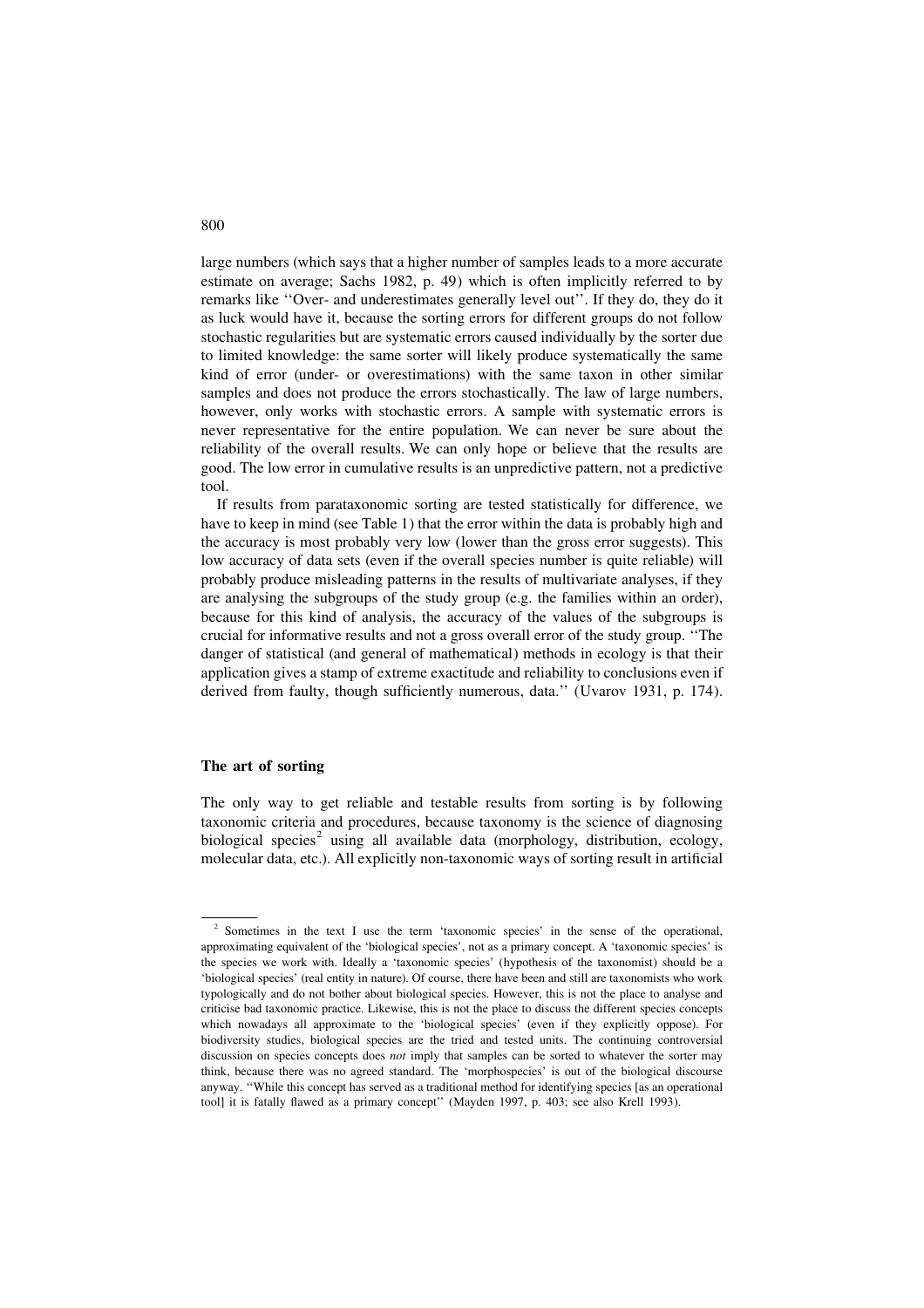groupings on principle, which may or may not approach the real species composition. The procedure of taxonomic sorting is usually as follows:

- 1. sorting to morphologically similar groups (morphospecies, recognized units) to make handling of the samples easier;
- 2. identification of the specimens using published keys (if available; extensive searching for literature is necessary) and with specimens that were identified by a specialist of the group (if available; museum specimens identified anonymously or by a non-specialist are often misidentified);
- 3. to make the identification certain or whenever the second step is not feasible (because keys and reliably identified material do not exist) the identified specimens should be compared with original descriptions and types.

Taxonomic identifications lead either to a described, named species or to the result that we have a species that is new to science but whose taxonomic identity is well established in the context of all described species. For the time being, this species may remain formally undescribed and unnamed. Taxonomic descriptions and naming are not an integral part of taxonomic *sorting*, but should follow as soon as possible to make the species-specific facts available to science (i.e. traceable for scientists). Due to inadequate original descriptions or missing revisions, some taxonomically identified species may not be immediately assigned to published names. This does not affect the quality of taxonomic *sorting*, because by considering the taxonomic literature, group specific relevant characters and their variability were considered.

Criteria for the taxonomic value of morphological traits cannot be generalized (cf. Vane-Wright 2003). There are numerous pitfalls of apparent morphological evidence. A character that is useful to diagnose genera in one group may vary intraspecifically in the sister group. Intraspecific variation of a character may be much higher than interspecific variation in one group and the other way round in its sister group. Sexual dimorphism, polymorphism, juvenile forms, different from taxon to taxon lead regularly to an overestimate of species numbers (Beattie and Oliver 1995; Minelli and Foddai 1997). Sibling species cause an underestimate. They are quite a common and well-known phenomenon in different groups of animals (Mayr 1963; White 1978), and for less experienced sorters many more species are siblings. There are no rules about the proportion of polymorphic and sibling species within an assemblage. Therefore, the outcome from under- and overestimations (i.e. the gross error in parataxonomic sortings) is unpredictable on principle. New's (1998, p. 141) view that ''recognition is a rigorous, consistent process'' is probably true for the same sorter with the same sample, but not for different sorters and different samples.

Giving the sorted entities scientific names does not mean that the sorting is necessarily more reliable. Wrong taxonomic identifications are common in ecological, faunistic and even present in taxonomic publications (cf.Vecchione et al. 2000). Reliable taxonomy-based identification requires reliable keys (which are rather rare), experience and mostly a comprehensive knowledge of the taxon that enables the sorter to judge pervasive variability and similarity.

Hammond (1995) classifies beetle families as 'generally amenable to sorting with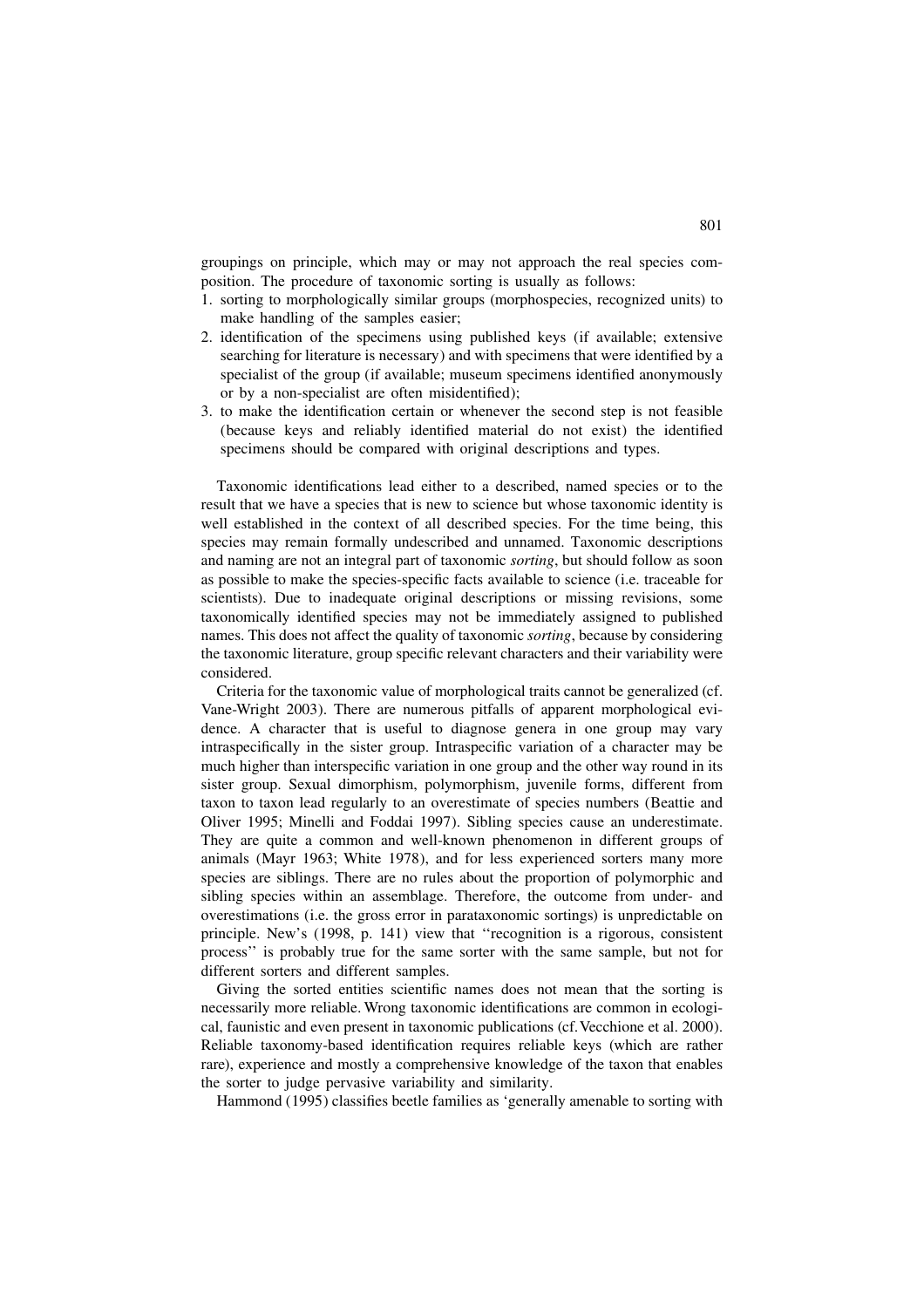relative ease and accuracy', 'sometimes so' and 'rarely if ever so'. As shown in Table 1, families of the first (easy) group were sorted with errors of 117/11/0% (Anthicidae), 58/46/5% (Scarabaeidae), 50/10% (Carabidae), 33% (Cantharidae), 25/10% (Cerambycidae), 14/10% (Coccinellidae), 14% (Tenebrionidae); those of the second group with 114/25% (Alticinae), 60/6% (Curculionidae), 50% (Hydrophilidae), 30% (Scolytidae), 25% (Nitidulidae), 23/20% (Staphylinidae), 15% (Anthribidae); and those of the last, most difficult group with 60/14% (Pselaphinae), 40% (Corylophidae), 33% (Scaphidiinae), 32% (Scydmaenidae), 26% (Ptiliidae), and 13% (Leiodidae).

We see that the highest errors do *not* occur in the families considered to be the most difficult by a very experienced sorter. On the contrary, they occur in apparently 'easy' families. It is obvious that the sorting errors do not necessarily depend on the group, but on the sorter and the sample. Easy families may be difficult for other sorters or in other habitats. It is highly unlikely that we may find a reasonable 'minimum set' of groups that are reliably sortable by everyone everywhere, as suggested by Beattie et al. (1993). In fact, candidate groups suitable for reliable parataxonomic sorting can only be defined *a posteriori*, after checking the results taxonomically (and at this stage, the sorting is already done). We need many more comparative data on the accuracy of parataxonomic sorting before we may suggest reliable candidate groups.

## **Practical and epistemological advantages of taxonomy: why is taxonomy science, but parataxonomy is not?**

Two main requirements have to be met to classify a research activity as a science: falsifiability, and inter-subjective testability due to reproducibility (Popper 1989). These two criteria have not only theoretical advantages (epistemological stringency), but are also of much practical use: scientific results are not only subjective claims but can be tested or found again by any other person. Hence, their 'truth' does not depend on their authors. In the following I explain why taxonomic identifications are easily checkable whereas testing parataxonomic sorting causes serious problems.

A taxonomic identification to species is the hypothesis that the specimen in question is conspecific with the type<sup>3</sup> of the species; that means in practice that it corresponds to the original description of the species.<sup></sup>

<sup>&</sup>lt;sup>3</sup> The type is the specimen that the original author (or with older authors a subsequent reviser) has declared to be the relevant specimen representing the species. It is a 'natural document' of the original description and *not*, as it originally was and as the term 'type' still suggests, an essentialist (typological) concept to define the species.

Sometimes, the underlying hypothesis ('the entity diagnosed, described and named as a taxonomic species is a biological species') might be incorrect, but this is the trivial problem of incomplete knowledge. Taxonomy is a science and not a created (stable) frame of reference. We cannot, because of this instability (i.e. scientific progress) in taxonomy, justify its neglect as a reference system for biodiversity studies.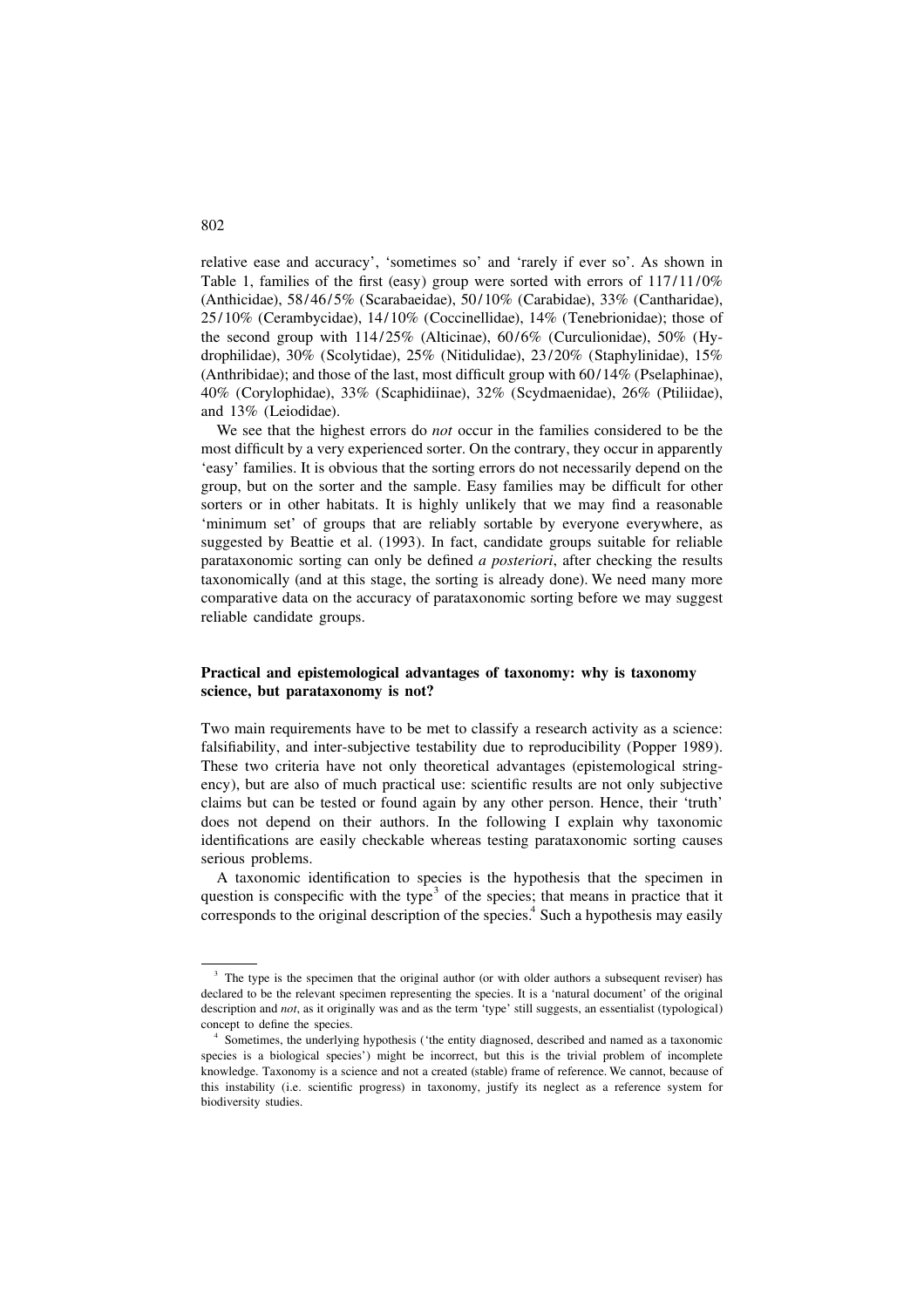be wrong, because it depends on the knowledge and experience of the identifier. Many taxonomic identifications, even by renowned specialists, are incorrect. However, they are generally confirmable or falsifiable simply by comparing the specimen with the original description and/or the type (always under consideration of all biological facts on the species such as clinal variation, ecology, etc.). This comparison is possible because (1) a taxonomic identification results in giving a specimen an unequivocal scientific binominal name, and (2) a valid scientific binomen is always accompanied by a description or an indication (i.e. a figure, a reference of a former description, etc.) and, generally – except for species described by some authors of the 18th and 19th century – accompanied by traceable type specimens. Generally, if a specimen is taxonomically identified and named, everybody is able to know or at least to find out what is meant.

PUs are more difficult to handle. A simple nominalistic falsification ('A false name has been given to this unit'  $=$  'The identification of this specimen is wrong') is impossible for PUs because they are not given a scientific name and their diagnostic differences from similar PUs are not known. Parataxonomic identification, i.e. classifying specimens to (recognized) PUs does not disclose its criteria. PUs are generally numbered or only counted and not described. 'Staphylinidae  $\#1'$ ' differs from 'Staphylinidae  $\#2$ ' because Frank Krell thinks that 'Staphylinidae  $\#1$ ' differs from 'Staphylinidae  $\#2$ '. It is not explained by means of which traits (or only by the gestalt [jizz]?) Frank Krell differentiated the two units. Not only do the differences between the units remain unknown, but also the diagnostic (or at least defining) characters of each of the two are unknown. If the material is conserved in a public collection, a reviser may come to another result about Frank Krell's sample, but he cannot falsify his parataxonomic classification, because contrary to the supposed intentions of most sorters, a PU is in fact typological and therefore a tautological system: the PU is defined by morphological criteria (which are generally not disclosed) as an instrumentalistic entity (not diagnosed by using all available biological evidence, as are species by taxonomists). These criteria cannot be used to falsify the hypothesis 'This is a unit' because (if they are given) they are all a part of the definition (the unit exists only through the definition and not beyond). Hence, changing the definition changes the unit. All attempts to falsify such a hypothesis lead to avoidance of falsification on principle by changing the hypothesis. Therefore, a PU does not meet the criteria of a scientific hypothesis and parataxonomic classification does not meet the criteria of a scientific method.

This is quite a formal argumentation, which seems to have only theoretical relevance but apparently does not cause cogent restrictions for the practical work, because obviously we can test the *results* of parataxonomic sorting either by a new parataxonomic sorting or by taxonomic identification. Isn't this a kind of falsification in practice?

As we have seen, a new parataxonomic sorting is a redefinition of units within the sample and not a falsification. Falsification by taxonomic re-sorting requires that we declare all PUs to be biological species and test these hypotheses by all available biological criteria. Although this accepts the intention of the original sorters, it is, strictly speaking, a change of the ontological character of PUs. This is not supported by the method of their making, because parataxonomic sorters do not actually do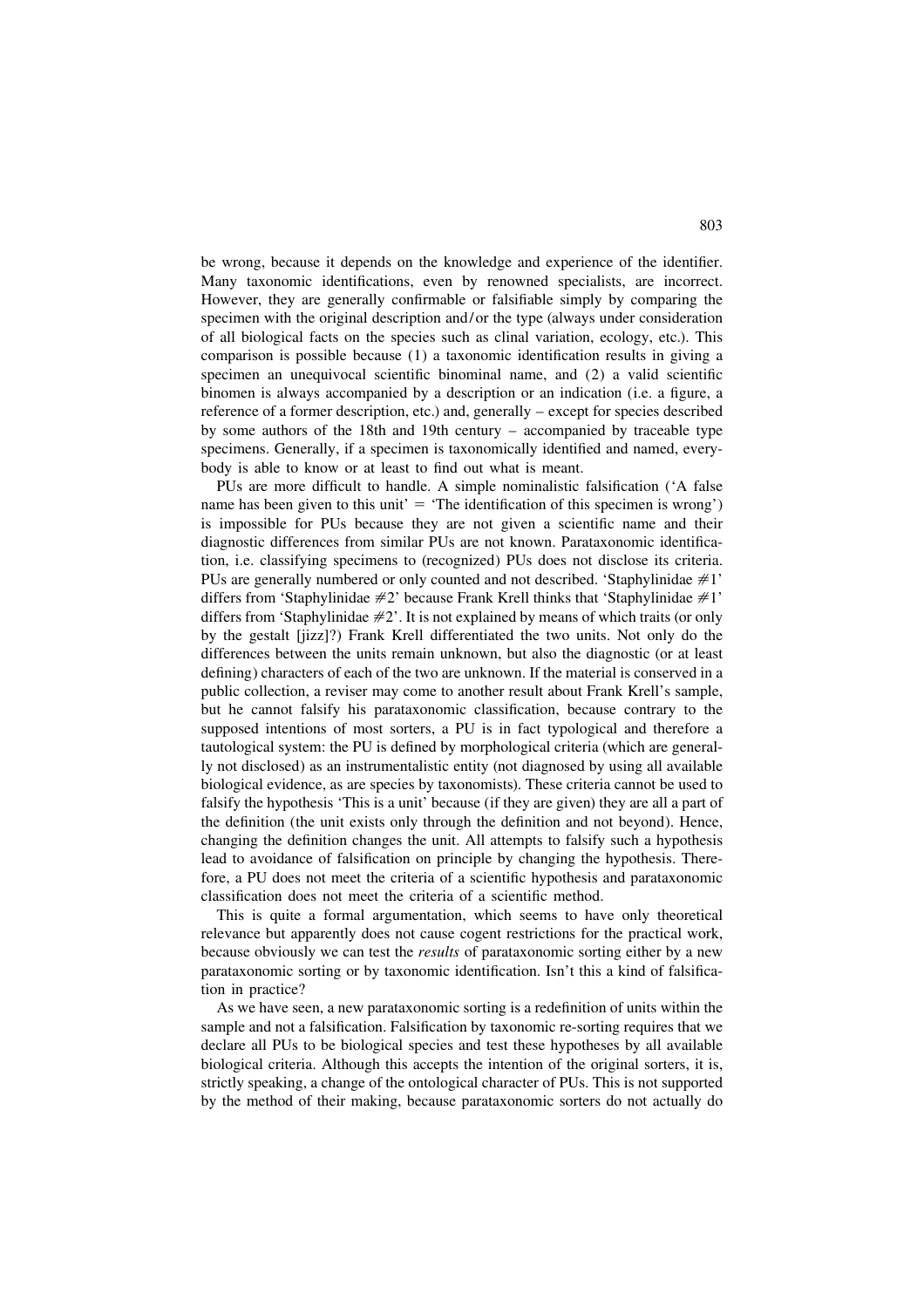what they might think to do: they do not diagnose biological species (falsifiable hypotheses) but create artificial entities (not-falsifiable defined units), if they explicitly ignore the biological framework (i.e. taxonomy) for diagnosing biological species. A procedure that accepts such a change of the ontological character of the units would be a violation of epistemological stringency and logic and would mean that we accept arbitrariness in science.

For the practical biodiversity researcher, these epistemological arguments and problems may admittedly not be relevant to understand the quality problems of parataxonomic sorting. The practical consequence of all this philosophical formalism is that typological classification (e.g. PUs) may lead to erroneous results because typology does not claim to diagnose natural conditions (by even neglecting already known biological information), but is satisfied to define artificial entities and, hence, allows arbitrariness. The only fruitful way to avoid this epistemological and practical dilemma seems to be accepting taxonomic sorting as the adequate procedure for biodiversity studies and considering parataxonomy only as a first helpful, but preliminary and never final step of the sorting process.

Parataxonomy is always either propedeutic (pre-scientific, as it was originally) or, in the worst case, instrumentalistic by complacently neglecting taxonomy (i.e., a whole aspect of evolutionary biology). If the units ('morphospecies') are instrumentalistic means, the whole scientific argument would be based on an idealistic foundation: species are what I recognize and define as such by considering only external morphology and without considering any existing knowledge. Idealism (in taxonomy mostly called typology) should have been abandoned by modern science a long time ago (even from taxonomy; see Mayr 1963, p. 5; Mahner and Bunge 1997, p. 214) and is unequivocally rejected by the critical rationalism (Popper 1972, 1989) as well as by the evolutionary theory of cognition (Vollmer 1990), which represent the two main philosophical theories of knowledge that underpin the methods of modern biology.

However, there are reasonable conditions under which we can accept using PUs (with all their time-saving advantages) as instrumentalistic tools for heuristic purposes.

## **When and why is such a non-scientific method adequate or even necessary?**

''Scientists have been classifying species for over 200 years, and at current rates of progress may take several hundred more years to classify all organisms. However, the speed of loss of natural habitats means that information of which species occur where is needed *now*" (Glowka et al. 1994). Is this a reason to abandon timeconsuming taxonomic identification work from inventory programmes? Of course not, because if we cannot name the species, we cannot tell which species occur. Taxonomy is essential for inventories. Taxonomy has admittedly a huge burden of history, resulting in masses of literature, mostly old and of little practical use but unfortunately still relevant anyway, distributed over thousands of unavailable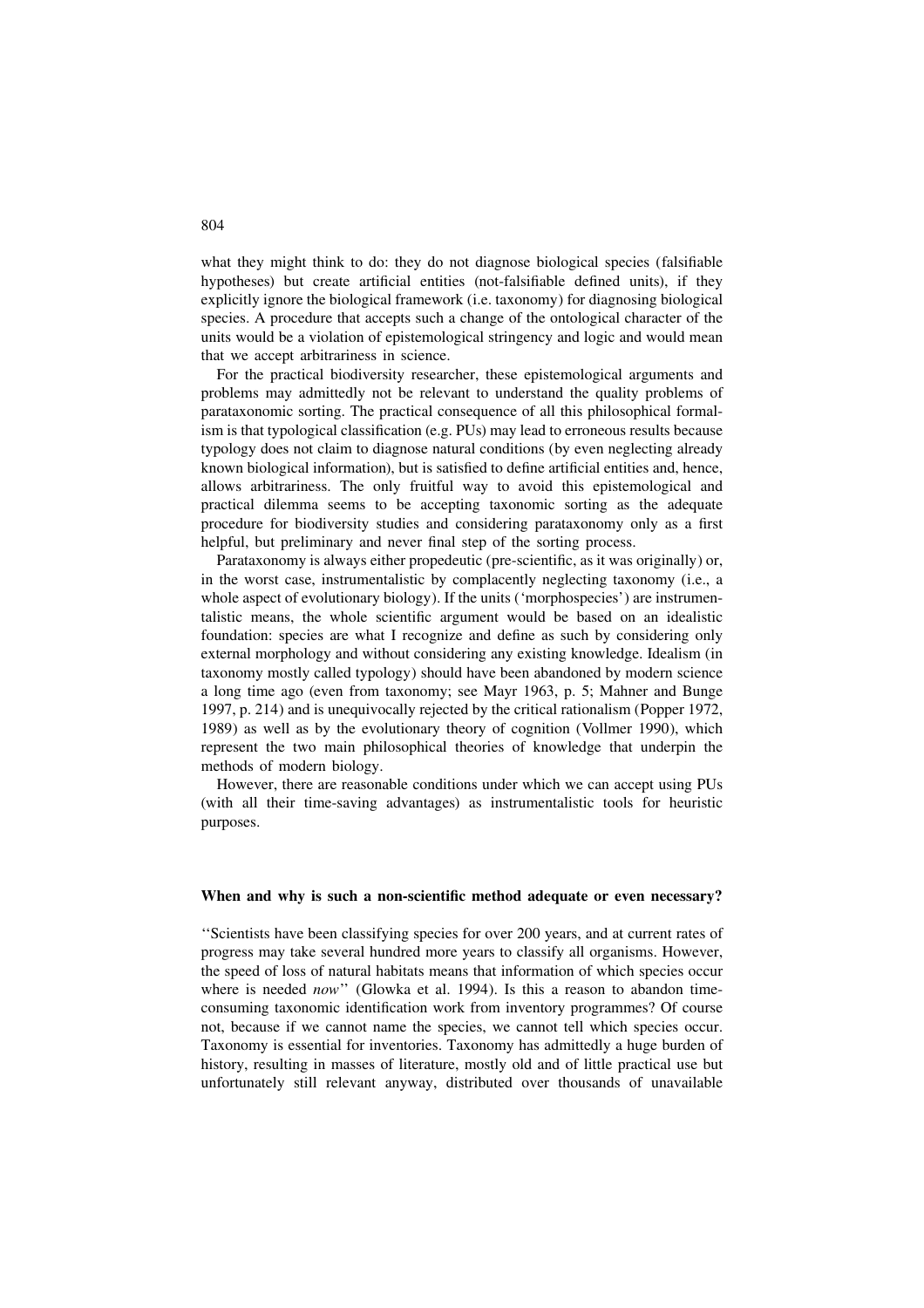journals and pamphlets, published in many obscure languages, and generally for the study group neither a revision nor a key exists, but only, say, 373 single descriptions which do not refer to each other. It is hard work to cope with that. This is the day-to-day work of taxonomists, but we cannot expect an ecologist to identify taxonomically all the organisms he is dealing with. However, it is not useful to establish a PU-based parallel parataxonomic world as considered by Kitching (1993, p. 263). Such a parallel (pseudo-)system would avoid the time-consuming burdens of taxonomy, but would create a much more severe burden in a much shorter time: Since the PUs are not described and not named according to rules, comparability of sets of PUs depends only on the 'suitably qualified experts', their experience and powers of recollection. If they have passed away (or are only far away), nobody is able to tell why the units were sorted as they were.

However, there is a need to know species numbers, without necessarily knowing the species names, in some fields of ecology that deal with patterns of biodiversity, functional ecology, or conservation. Can we use parataxonomic sorting for obtaining baseline data for these fields of biology?

There is a severe pitfall for comparison of sites that are spatially close to each other. Presumably sympatric sibling species have different niches (host plants, microhabitats, activity periods). Because of allopatric or ecological speciation, there is a certain probability that morphologically similar species are mutually exclusive (and actually, this is a common pattern in nature). This is even possible at higher taxonomic levels and led, e.g., to highly erroneous results in Ephemeroptera sorting as shown by Cranston and Hillman (1992). If these sibling species (or even sibling genera) are not recognized, an important part of ecological differentiation is neglected. Studies looking at species overlap are generally unreliable if working with PUs. The assertion of Samways et al. (1995) that ''RTUs are useful for comparative, localized studies'' is certainly erroneous.

If we compare samples from different parts of the world without or with only a negligible species overlap, we avoid having closely related species in the different samples, because the probability of finding sibling species in the different samples is reduced. Convergent characters in distantly related taxa are generally more easily detectable as different than structures that are similar *and* homologous. If processing of such parataxonomic data sets leads to meaningful patterns, which are in accordance with or explainable by our biological knowledge, then we can accept this instrumentalistic procedure as a heuristically fruitful tool. (This is true for clear and meaningful results of all kinds of comparisons, because it is less probable that

<sup>&</sup>lt;sup>5</sup> Hundreds of years of experience have unequivocally shown that anarchic naming (each project gives own names according to its own regularities) causes confusion in a very short time. That is why scientific nomenclature and international rules were established. Even if parataxonomic projects document their work properly on websites and coded voucher collections, confusion will be unavoidable if hundreds of projects do this in an uncoordinated way over, say, a hundred years. The solution might be to co-ordinate the parataxonomic naming and to establish binding international rules. This would create a parallel parataxonomic world with all the time-consuming problems of the taxonomic world.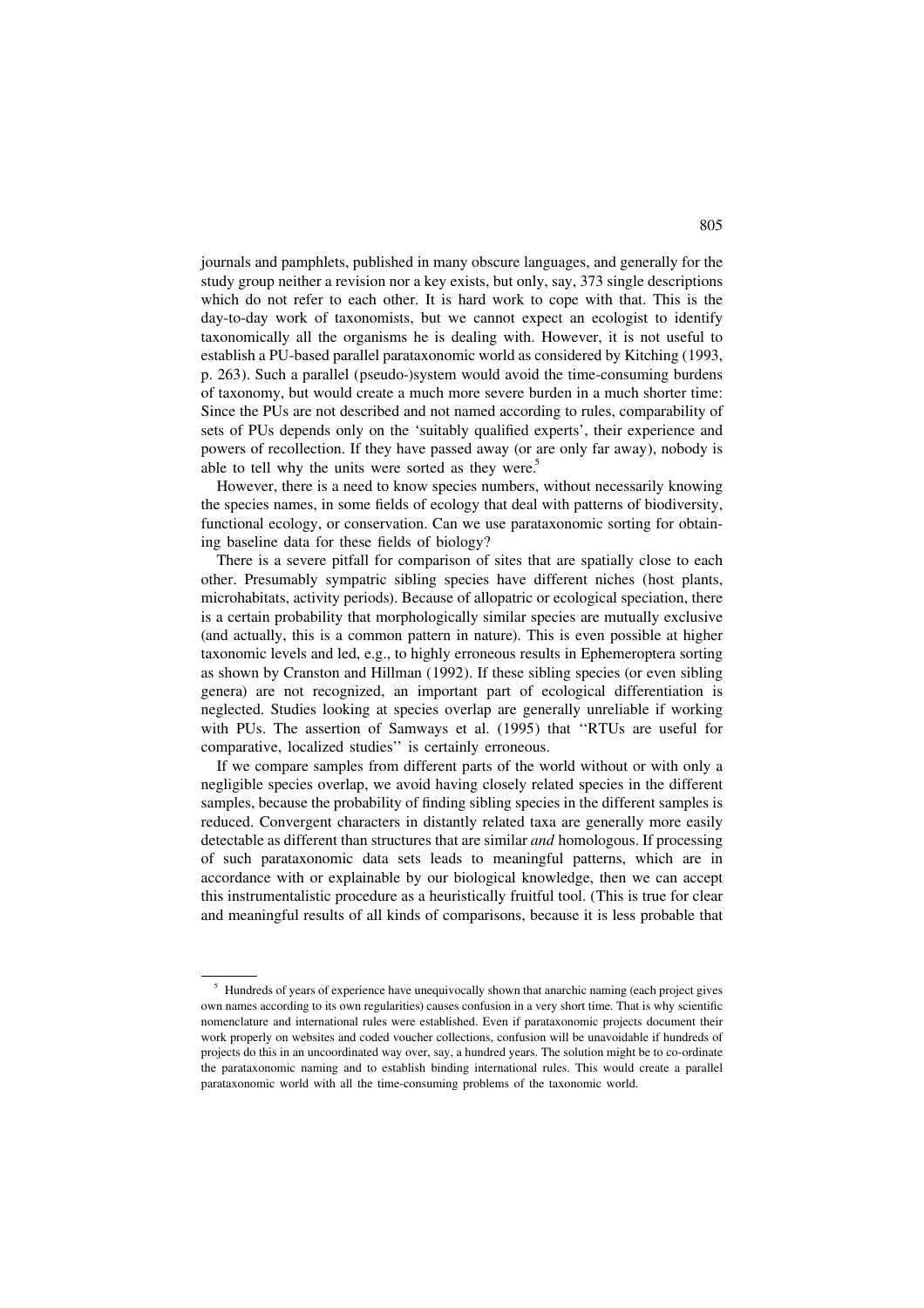errors cause reasonable patterns.) If no plausible results come out, this instrumentalistic procedure is pointless, because we never know whether there are actually no patterns or whether the patterns are masked by errors. Judging a method by its outcome seems not to be strictly scientific, because it is obviously circular, but this is the only way to decide when an instrumentalistic procedure leads to heuristically valuable results. Rejecting this instrumentalistic procedure for the sake of epistemological stringency as a matter of principle would deprive us of new biological discoveries for only formal reasons.

## **Conclusions**

The following conclusions are derived from the preceding theoretical reflections, literature data (Table 1) and from personal experience  $(=$  accumulated anecdotal evidence) in beetle taxonomy and ecology. Empirical tests of these predictions would be highly welcome.

PUs are useless for:

– inventories/faunistics–floristics, since you cannot tell which species you have; – biogeography at species level, since distribution is a species character and is not generally correlated with morphological similarity;

– autecology, since you never know if you study one or several or only a part of a species;

– area selection in conservation evaluation, since parataxonomic sorting detects only the approximate number of species, but not the 'quality' of the species; the most important results are determined by complementarity, which depends on a knowledge of accurate taxonomic identity across all compared areas (Williams 2001; Vane-Wright 2003).

PUs provide uncertain data for:

– studies of species turnover or overlap, because sibling species generally remain unrecognized;

– comparisons of different habitats within one area (same reason).

(Depending on the skills of the sorters, the quality of parataxonomic sorting may approach the level of good taxonomic sorting, but we can never be sure about that.)

PUs provide limited, but adequately accurate and, therefore, useful data for: – global comparisons of gross species richness;

– non-comparative descriptions of species richness of single sites or comparisons of species numbers of different habitats within one area without considering species overlap (if the results show reasonable patterns).

In summary, it may be said that the applicability of parataxonomic data is limited, but in those fields where they can be used, they are heuristically valuable, because they are often the only way to get results about highly important questions.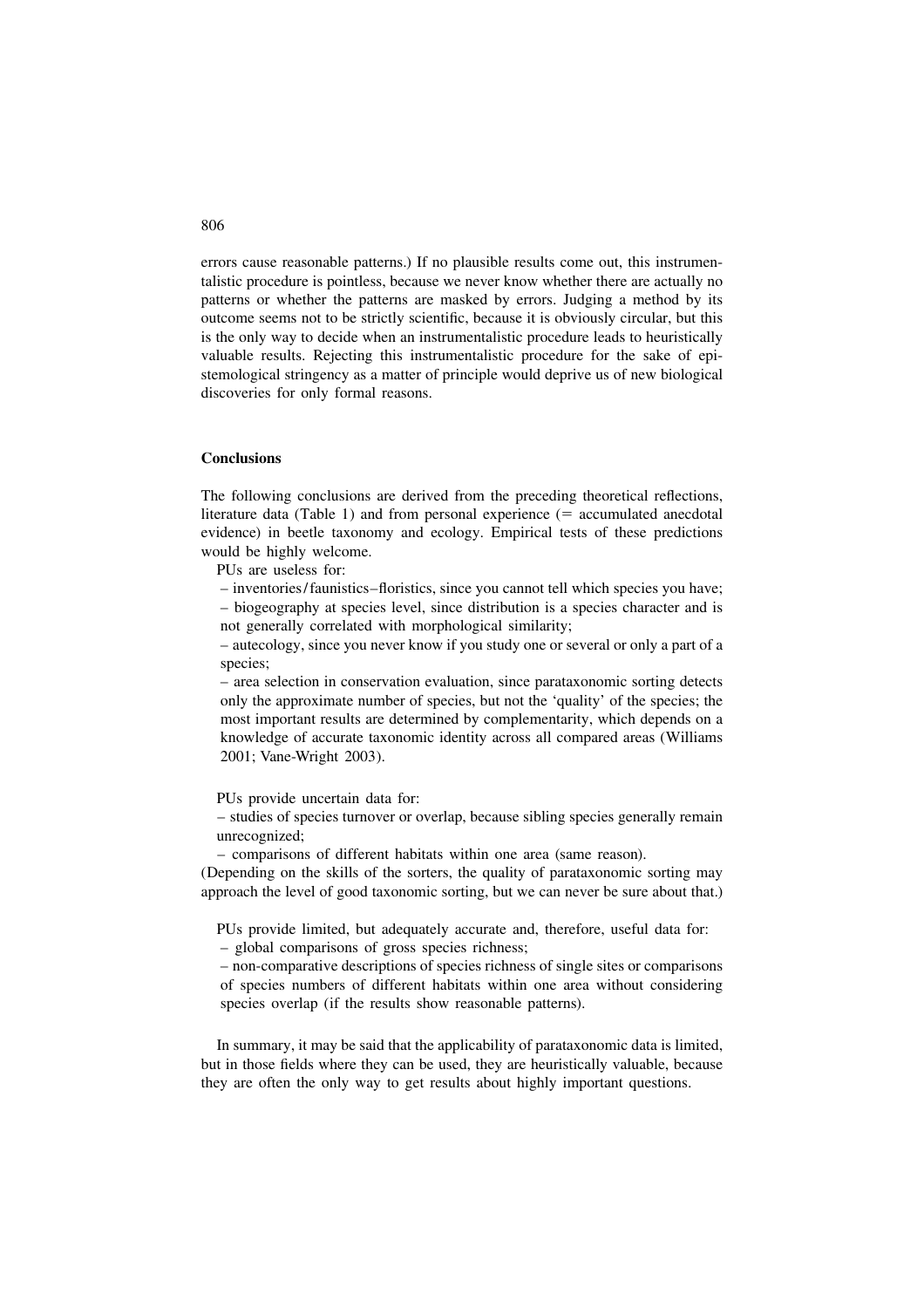## **A claim for scientific honesty**

(1) Never say 'species' for PUs, even not 'for convenience' or 'for sake of simplicity' (cited from literature). This would imply that the PUs are equivalent to species when they are not (even if some authors may wish this to be so).<sup>6</sup>

Say 'species' only for units sorted according to high taxonomic standards, which means carefully and comprehensively using taxonomic criteria, and with a lot of taxonomic experience in every group to be sorted. The latter can only be done by experienced taxonomists and not by slightly trained ecologists or technicians. The quality of sorting is independent of assigning binomens to taxonomic units. However, only scientifically named units fulfil the scientific criteria of inter-subjective testability and falsifiability and profit from an international frame of reference (the biological nomenclature).

(2) Always mention the kind (quality) of sorting for each group (see Stork (1995) for a possible system of grading the level of reliability of sorting). Statements like 'Some groups were checked by specialists' are pointless if the groups and the specialists are not mentioned. Always give the names of the specialists. A specialist need not be reliable. A very distinguished beetle phylogeneticist may be a bad sorter. If you offer the specialist a coauthorship, he or she may be more careful in sorting. If you do the identifications yourself, mention the literature that you used, so that the basis of your identification is clear (not all keys are reliable or usable by inexperienced persons).

(3) Allow yourself and, if you are a supervisor, your students enough time for sorting or identification. Reliable sorting and identification are not trivial and need, together with the preceding preparation of the material, at least two thirds of the overall time of biodiversity projects, sometimes more than 90%.

(4) When comparing and testing data sets statistically, do always consider the possible error of 10–30% within the data sets (in some difficult groups about 100%, or even more). Clear differences in numbers of PUs or diversities are probably reliable. Small differences, even if statistically significant, or no detectable patterns may easily be caused by erroneous sorting.

(5) Give the name of the institute where the material is deposited. Since some groups can only be sorted if carefully mounted (e.g. beetles), the complete material (not only voucher specimens) should be already prepared to be included in museum collections without requiring much further effort (except for proper labelling). Only if the complete material is available for rechecking, the scientific criterion of inter-subjective testability is met because contrary to the raw data in exact sciences, raw data in biodiversity science are not based on unequivocal measurements but on

<sup>6</sup> If an author puts parataxonomic sorting on a level with taxonomic identifications, he claims that both are scientific methods. Since the former is not a scientific method, this claim allows us to describe his work as pseudo-science (Radnitzky 1992, p. 404), because such a claim disqualifies a possibly heuristically valuable study by disguising its epistemological character presumptuously.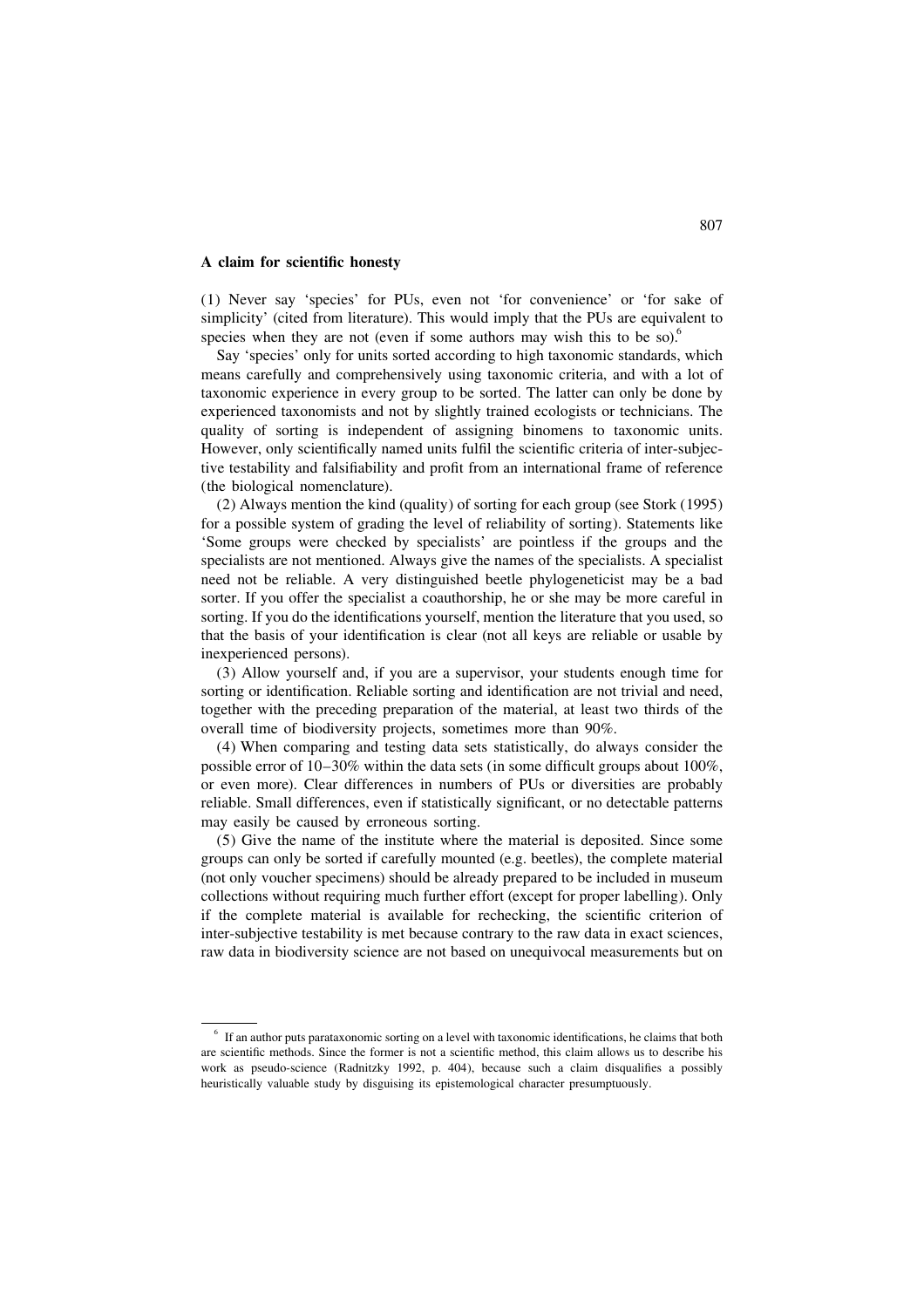subjective interpretations (sorting). If the material is destroyed after the end of a study, as is regularly the case with thesis projects at universities, rechecking of these interpretations is impossible and one of the fundamental requirements of science is neglected.

### **Acknowledgements**

I thank Arthur Chung (Sabah Forestry Research Centre, Sepilok, Malaysia) and Gerhard Uhmann (Pressath, Germany) for permission to use unpublished data. Menno Schilthuizen (Universiti Malaysia Sabah, Kota Kinabalu) showed me the thesis of his student J. de Roode. Fieldwork in Borneo was financed by the Darwin Initiative Project 'Tools for Monitoring Soil Biodiversity in the ASEAN Region' (project leader: David Jones). Many discussions with Peter Hammond and Paul Eggleton (The Natural History Museum London) on sorting and handling species data helped me to understand the usefulness of sorting without giving names. Paul Eggleton, David Jones, Dorothy Newman, Dick Vane-Wright (The Natural History Museum), Thomas Wagner (Universität Koblenz-Landau), Peter Cranston (University of California at Davis) and Arthur Chung gave invaluable, sometimes controversial comments on former versions of the manuscript.

## **Appendix**

## **What should we call the entities sorted in a parataxonomic way?**

For the entities resulting from parataxonomic sorting, a number of terms are currently in use: morphospecies, RTU, rarely morphotype and – adopted from the phenetic/cladistic literature – operational taxonomic unit (OTU). All these terms ''may represent no more than a tacit admission that taxa are unreliably sorted'' (Hammond 1995) and are misleading, because they disguise the possible unreliability of parataxonomic sorting or are preoccupied by other biological meanings. I will discuss the suitability of these terms for parataxonomic units, and since it is very weak in all cases, I propose a simple and adequate term: parataxonomic units (PUs).

*Morphospecies* is the mostly used term for units sorted by means of morphological differences without considering taxonomic literature or taxonomic standards. However, morphospecies is also a term widely used in evolutionary biology: introduced by Cain (1954, p. 51), it has been in constant use in discussions on taxonomic theory and methodology for taxonomic species founded on morphological characters neglecting or not considering biological evidence (Simpson 1961, pp. 155f; Willmann 1985, pp. 97, 188; Williams 1992; Mayden 1997). The term entered ecological biodiversity literature sometime in the 1980s (e.g. Dudgeon 1988). Adopting it for entities resulting from superficial sorting by obvious differences in external morphology deludes the reader into thinking that these entities are equiva-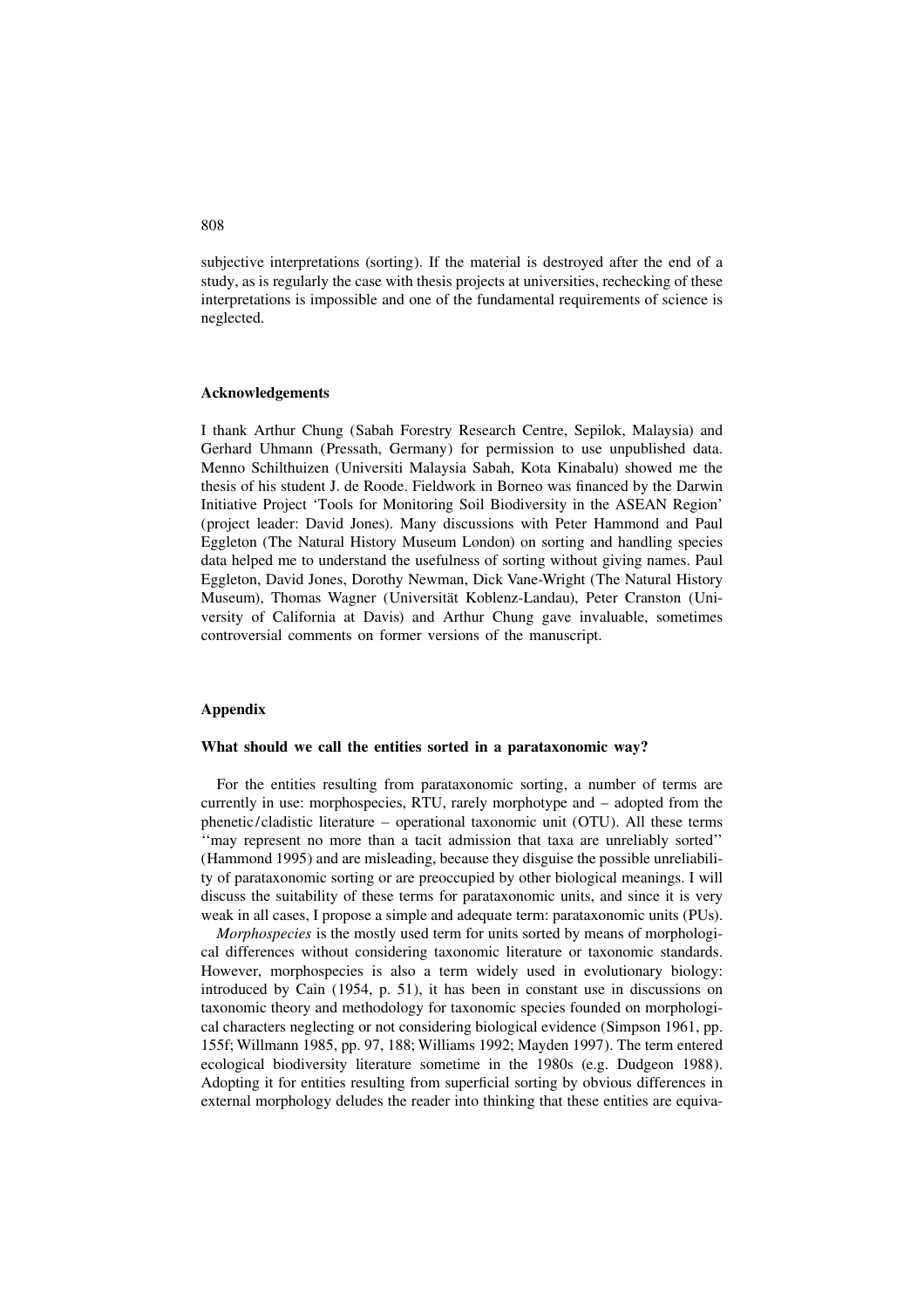lent to biological species. We have seen that the accuracy of this kind of sorting is generally rather low.

*Morphotype*: Dudgeon (1982, 1984) and later, independently, Wagner (1995, 1996) used this term, which stresses the typological (pre-evolutionary) nature of parataxonomic sorting and is therefore an apt expression for the units resulting from this kind of sorting. However, the term is preoccupied many times: in the sense of bauplan (introduced by Zangerl 1948; Simpson 1961, p. 47), for any distinct morphological form of a given organism (Lincoln et al. 1998, no. 3), for morphospecies in the sense of Cain with explicit or implicit typological background (Willmann 1985, p. 91), grundplan/ground pattern (Lincoln et al. 1998, no. 2), sum of synapomorphies (Patterson 1982, p. 35; Panchen 1992, p. 73), particular variations within populations (Simpson 1961, p. 178) or for a specimen selected to represent such a variation (Lincoln et al. 1998, no. 1). Using the term morphotype for the parataxonomically sorted units results in adding yet another meaning to this overworked word.

*OTU* (Sokal and Sneath 1963) is sometimes used in this context as well. It means *operational taxonomic unit* and was originally introduced for the entities of unknown phylogenetic status and rank, which are used for a phenetic (or cladistic) analysis. It should remain in its domain.

RTU is the abbreviation for *recognizable taxonomic unit* (Rees 1983; Cranston 1990; Oliver and Beattie 1993). This term is also widely used but does not correctly describe the results of parataxonomic sorting either. Parataxonomic sorting always results in a number of *recognized* rather than *recognizable* units, because the sorting results depend on the subjective sorting ability and experience of the sorter. Different sorters may recognize different numbers of units if they do not use the framework of taxonomy for sorting (and even if they follow taxonomic standards, different [but then falsifiable] opinions may emerge). The term 'recognizable units' gives the wrong impression that the units are recognizable by everyone. Besides, these units are not taxo*nomic*, because they were not assigned to a valid species name nor baptised with a proper name, i.e. with a scientific binomen. Giving a biological unit a binomen is always combined with referring to a published description or, in case of a new species, with publishing a description of the unit (to make the binomen valid). However, it is generally agreed that RTUs are not to be described (as this is one of their time-saving advantages). RTUs are, therefore, only subjectively recognized and defined parataxonomic units. To be honest, we should call them *Recognized Parataxonomic Units* or simply PUs (because all PUs are recognized [in fact: created] by somebody). '*Recognizable taxonomic units*' implies a scientific accuracy that is not given and is, therefore, either a sloppy or a rather presumptuous term.

## **References**

Anonymous 1993. Convention on Biological Diversity opened for signature at Rio de Janeiro 5 June 1992. Miscellaneous Series, Great Britain 3:. 26 pp.

Anonymous 2000. Systematics Agenda 2000: Charting the Biosphere. New York, USA, Technical Report.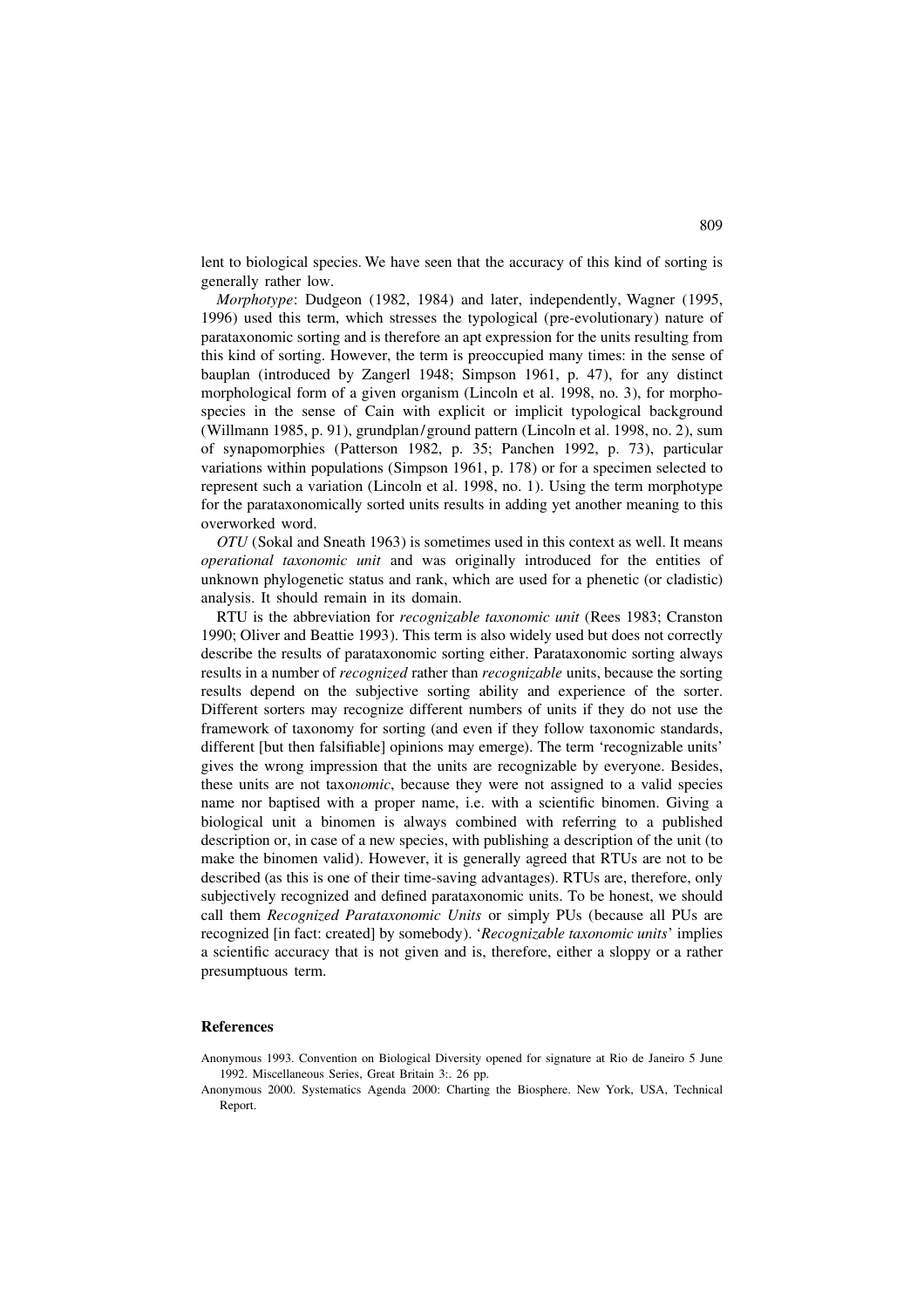- Basset Y., Novotny V., Miller S.E. and Pyle R. 2000. Quantifying biodiversity: experience with parataxonomists and digital photography in Papua New Guinea and Guyana. BioScience 50: 899– 908.
- Beattie A.J., Majer J.D. and Oliver I. 1993. Rapid biodiversity assessment: a review. In: Beattie A.J. (ed.), Rapid Biodiversity Assessment. Macquarie University, Sydney, Australia, pp. 4–14.
- Beattie A.J. and Oliver I. 1995. Reply from A.J. Beattie and I. Oliver. Trends in Ecology and Evolution  $10 \cdot 203 - 204$
- Bolger D.T., Suarez A.V., Crooks K.R., Morrison S.A. and Case T.J. 2000. Arthropods in urban habitat fragments in southern California: area, age, and edge effects. Ecological Applications 10: 1230– 1248.
- Cain A.J. 1954. Animal Species and Their Evolution. Hutchinson's University Library, London.
- Campbell I.C. 1995. Taxonomic minimalism. Trends in Ecology and Evolution 10: 203. Cranston P.S. 1990. Biomonitoring and invertebrate taxonomy. Environmental Monitoring and Assess-
- ment 14: 265–273. Cranston P. and Hillman T. 1992. Rapid assessment of biodiversity using 'biological diversity techni-
- cians'. Australian Biologist 5: 144–154. Derraik J.G.B., Closs G.P., Dickinson K.J.M., Sirvid P., Barratt B.I.P. and Patrick B.H. 2002. Arthropod
- morphospecies versus taxonomic species: a case study with Araneae, Coleoptera, and Lepidoptera. Conservation Biology 16: 1015–1023.
- Dudgeon D. 1982. Aspects of the microdistribution of insect macrobenthos in a forest stream in Hong Kong. Archiv für Hydrobiologie, Supplement 64: 221–239.
- Dudgeon D. 1984. Longitudinal and temporal changes in functional organization of macroinvertebrate communities in the Lam Tsuen River, Hong Kong. Hydrobiologia 111: 207–217.
- Dudgeon D. 1988. The influence of riparian vegetation on macroinvertebrate community structure in four Hong Kong streams. Journal of Zoology 216: 609–627.
- Ehrlich P.R. 1997. A World of Wounds: Ecologists and the Human Dilemma. Ecology Institute, Oldendorf/Luhe, Germany.
- Floren A. and Linsenmair K.E. 1998. Non-equilibrium communities of Coleoptera in trees in a lowland rain forest of Borneo. Ecotropica 4: 55–67.
- Gámez R. 1991. Biodiversity conservation through facilitation of its sustainable use: Costa Rica's National Biodiversity Institute. Trends in Ecology and Evolution 6: 377–378.
- Glowka L., Burhenne-Guilmin F., Synge H., McNeely J.A. and Gründling L. 1994. A Guide to the Convention on Biological Diversity (Environmental Policy and Law Paper No. 30). IUCN, Gland, Switzerland.
- Hammond P.M. 1995. Practical approaches to the estimation of the extent of biodiversity in speciose groups. Philosophical Transactions of the Royal Society (B) 345: 119–136.
- Hopkins G.W. and Freckleton R.P. 2002. Declines in the numbers of amateur and professional taxonomists: implications for conservation. Animal Conservation 5: 245–249.
- Janzen D.H. 1991. How to save tropical biodiversity. American Entomologist 37: 159–171.
- Kitching R.L. 1993. Biodiversity and taxonomy: impediment or opportunity? In: Moritz C. and Kikkawa J. (eds), Conservation Biology in Australia and Oceania. Surrey Beatty, Chipping Norton, Australia, pp. 253–268.
- König B. and Linsenmair K.E. 1996. Biologische Diversität Ein Phänomen und seine Dimensionen. In: König B. and Linsenmair K.E. (eds), Biologische Vielfalt. Spektrum Akademischer Verlag, Heidelberg, Germany, pp. 8–15.
- Krell F.-T. 1993. Taxonomie auf der Grundlage der Evolutionsbiologie. Carolinea Beiheft 8: 53–59.
- Lincoln R., Boxshall G. and Clark P. 1998. A Dictionary of Ecology, Evolution and Systematics. Cambridge University Press, Cambridge, UK.
- Mahner M. and Bunge M. 1997. Foundations of Biophilosophy. Springer, Berlin, Germany.
- Mayden R.L. 1997. A hierarchy of species concepts: the denouncement in the saga of the species problem. In: Claridge M.F., Dawah H.A. and Wilson M.R. (eds), Species. The Units of Biodiversity. Chapman & Hall, London, pp. 381–424.
- Mayr E. 1963. Animal Species and Evolution. Harvard University Press, Cambridge, Massachusetts. Minelli A. and Foddai D. 1997. The species in terrestrial non-insect invertebrates (earthworms, arachnids,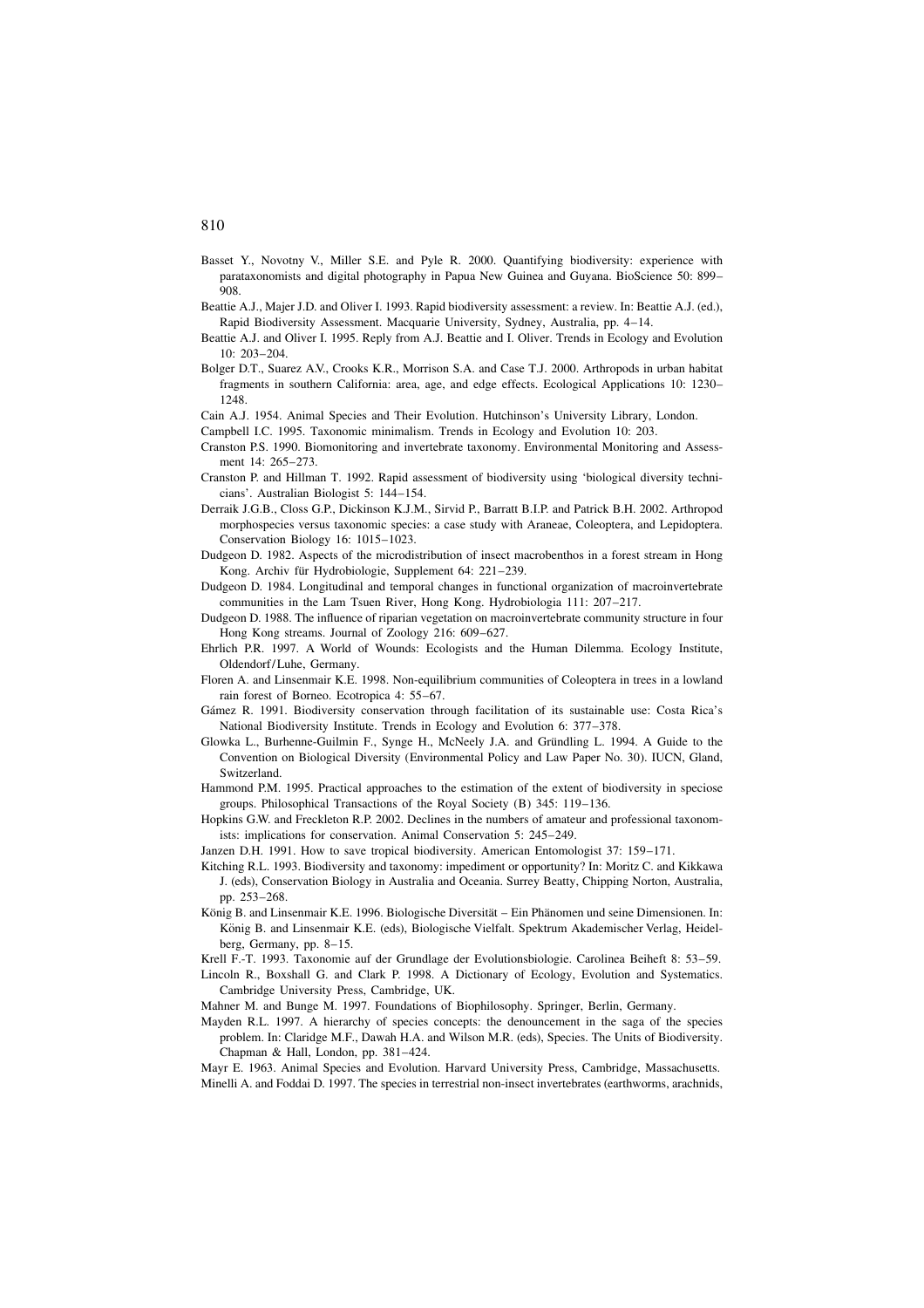myriapods, woodlice and snails). In: Claridge M.F., Dawah H.A. and Wilson M.R. (eds), Species. The Units of Biodiversity (The Systematics Association Special Volume 54). Chapman & Hall, London, pp. 309–324.

New T.R. 1998. Invertebrate Surveys for Conservation. Oxford University Press, Oxford, UK.

- Oliver I. and Beattie A.J. 1993. A Possible Method for the Rapid Assessment of Biodiversity. Conservation Biology 7: 562–568.
- Oliver I. and Beattie A.J. 1996a. Designing a cost-effective invertebrate survey: a test of methods for rapid assessment of biodiversity. Ecological Applications 6: 594–607.
- Oliver I. and Beattie A.J. 1996b. Invertebrate morphospecies as surrogates for species: a case study. Conservation Biology 10: 99–109.
- Pik A.J., Oliver I. and Beattie A.J. 1999. Taxonomic sufficiency in ecological studies of terrestrial invertebrates. Australian Journal of Ecology 24: 555–562.
- Panchen A.L. 1992. Classification, Evolution, and the Nature of Biology. Cambridge University Press, Cambridge, UK.
- Patterson C. 1982. Morphological Characters and Homology. In: Joysey K.A. and Friday A.E. (eds), Problems of Phylogenetic Reconstruction (Systematics Association Special Volume 21). Academic Press, London, pp. 21–74.
- Popper R. 1972. Objective Knowledge. Clarendon Press, Oxford, UK.
- Popper R. 1989. Logik der Forschung. 9th edn. Mohr, Tübingen, Germany.
- Radnitzky G. 1992. Wissenschaftlichkeit. In: Seiffert H. and Radnitzky G. (eds), Handlexikon zur Wissenschaftstheorie. Deutscher Taschenbuch Verlag, München, Germany, pp. 399–405.
- Rees C.J.C. 1983. Microclimate and the flying Hemiptera fauna of a primary lowland rain forest in Sulawesi. In: Sutton S.L., Whitmore T.C. and Chadwick A.C. (eds), Tropical Rainforest: Ecology and Management. Blackwell, Oxford, UK, pp. 121–136.
- Robinson N.A. (ed.) 1993. Agenda 21: Earth's Action Plan Annotated (IUCN Environmental Policy & Law Paper No. 27). Oceana Publications, New York.
- de Roode J. 2000. Testing for Sexual Selection on Male Genitalia in Dung Beetles, M.Sc. Thesis, Wageningen University, The Netherlands, 31 pp. (unpublished).
- Sachs L. 1982. Applied Statistics. A Handbook of Techniques. Springer, New York.
- Samways M.J., Stork N.E., Cracraft J., Eeley H.A.C., Foster M., Lund G. et al. 1995. Scales, planning and approaches to inventorying and monitoring. In: Heywood V.H. and Watson R.T. (eds), Global Biodiversity Assessment. UNEP and Cambridge University Press, Cambridge, UK, pp. 475–517. Simpson G.G. 1961. Principles of Animal Taxonomy. Columbia University Press, New York.
- Slotow R. and Hamer M. 2000. Biodiversity research in South Africa: comments on current trends and methods. South African Journal of Science 96: 222–224.
- Sokal R.R. and Sneath P.H.A. 1963. Principles of Numerical Taxonomy. Freeman, San Francisco, California.
- Stork N.E. 1995. Measuring and inventorying arthropod diversity in temperate and tropical forests. In: Boyle T.J.B. and Boontawee B. (eds), Measuring and Monitoring Biodiversity in Tropical and Temperate forests. CIFOR, Bogor, Indonesia, pp. 257–270.
- Trueman J.W.H. and Cranston P.S. 1997. Prospects for the rapid assessment of terrestrial invertebrate biodiversity. Memoirs of the Museum of Victoria 56: 349–354.
- Uvarov B.P. 1931. Insects and climate. Transactions of the Entomological Society of London 79: 1–247.
- Vane-Wright R.I. 2003. Evidence and identity in butterfly systematics. In: Boggs C.L., Watt W.B. and Ehrlich P.R. (eds), Butterflies: Ecology and Evolution Taking Flight. University of Chicago Press, Chicago, Illinois pp. 477–513.
- Vecchione M., Mickevich M.F., Fauchald K., Collette B.B., Williams A.B., Munroe T.A. et al. 2000. Importance of assessing taxonomic adequacy in determining fishing effects on marine biodiversity. ICES Journal of Marine Science 57: 677–681.
- Vollmer G. 1990. Against Instrumentalism. In: Weingartner P. and Dorn G.J.W. (eds), Studies on Mario Bunge's Treatise. Rodopi, Amsterdam, The Netherlands, pp. 245–259.
- Wagner T. 1995. Verteilungsmuster und Artenvielfalt kronenbewohnender Käfer auf verschiedenen Baumarten in Zentralafrika. Verhandlungen des Westdeutschen Entomologentages 1994: 79–87.
- Wagner T. 1996. Zusammensetzung der baumbewohnenden Arthropodenfauna in Wäldern